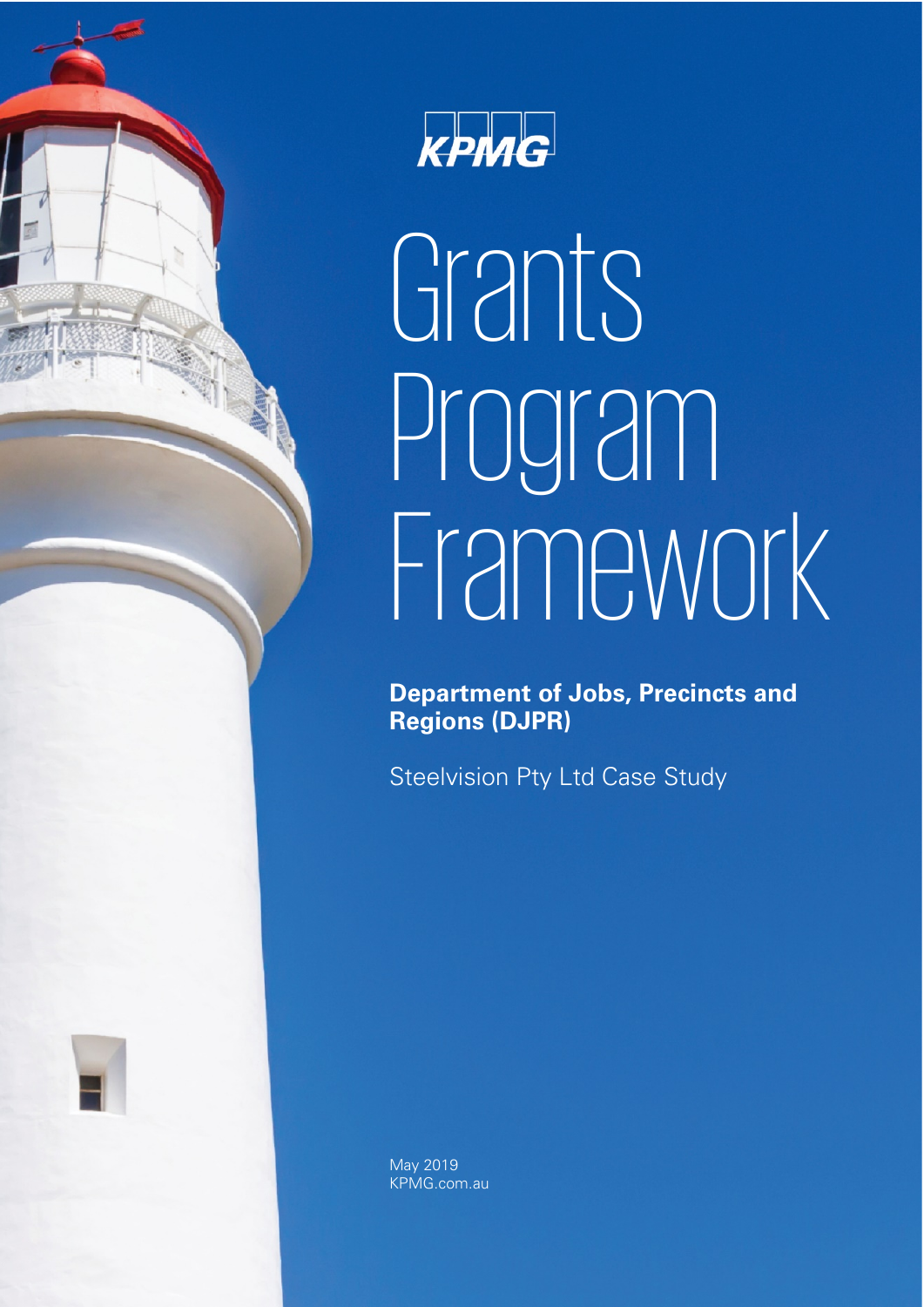# **Contents**

| $1_{\ldots}$ | <b>Executive Summary</b>                    | 3  |
|--------------|---------------------------------------------|----|
| Purpose      |                                             | 3  |
| 1.1.         | Context                                     | 3  |
| 1.2.         | Summary of findings                         | 4  |
| 1.3.         | Detailed timeline for the Steelvision Grant | 6  |
| 2.           | <b>Detailed Findings</b>                    | 9  |
| 2.1.         | Application                                 | 9  |
| 2.2.         | Assessment                                  | 10 |
| 2.3.         | Approval                                    | 12 |
| 2.4.         | <b>Contract Finalisation</b>                | 13 |
| 2.5.         | Monitoring                                  | 14 |
| 3.           | Opportunities for improvement               | 15 |
| 3.1.         | Application                                 | 15 |
| 3.2.         | Assessment                                  | 17 |
| 3.3.         | Approval                                    | 20 |
| 3.4.         | <b>Contract Finalisation</b>                | 21 |
| 3.5.         | Monitoring                                  | 22 |
|              | Appendix 1 Project Scope                    | 23 |
|              | Appendix 2 – Classification of Findings     | 25 |

© 2019 KPMG, an Australian partnership and a member firm of the KPMG network of independent member firms affiliated with KPMG International Cooperative ("KPMG International"), a Swiss entity. All rights reserved. The KPMG name and logo are registered trademarks or trademarks of KPMG International.<br>Liability limited by a scheme approved under Professional Standards Legisla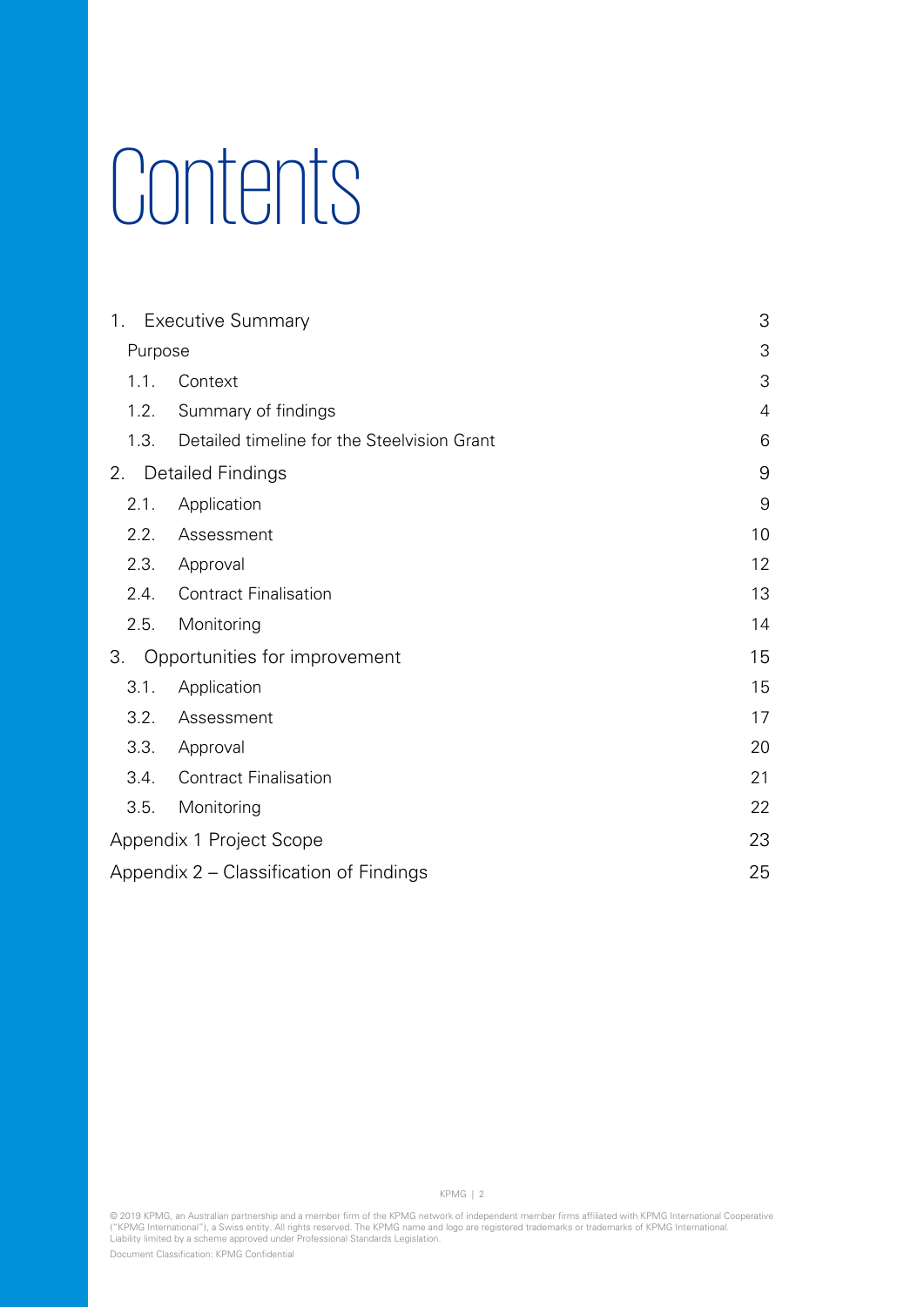# 1. Executive Summary

### Purpose

This report sets out the key findings from KPMG's examination of the grant awarded to Steelvision Pty Ltd, pursuant to the Department of Jobs, Precincts and Regions' Grants Program Framework. Additionally, recommendations are made to help management augment the Grants Program Framework.

# 1.1.Context

The key objective of this engagement was to identify whether the program administration of the grant awarded to Steelvision Pty Ltd (Steelvision) funded through the Latrobe Valley Economic Facilitation Fund (LVEFF) was compliant with the Department of Jobs, Precincts and Regions (DJPR / Department) standards and the resultant procedures were consistent with the Grant Program Framework. This objective was achieved through the:

- Analysis of the deployment of program administration practices and procedures undertaken for the Steelvision grant across the grant-life-cycle;
- Consideration of the information provided to the Department by Steelvision and the LVEFF grant processes that were applied including the subsequent processes and actions undertaken by the Department; and
- Walk through of the key elements of the Grant Lifecycle Process to identify alignment and gaps with best and current practice (as defined by existing departmental standards).

#### Scope limitations

The conduct of our work was limited by the ten scope points outlined in Appendix 1 to this document. No opinion or conclusion has been provided on the completeness and quality of the DJPR Grants Program Framework (grant framework), with the work conducted to ascertain if the required processes followed were consistent with the grant framework, where deemed mandatory.

This engagement did not extend beyond the scope areas listed in Appendix 1, specifically services performed are advisory in nature and were not conducted in accordance with the standards issued by the Australian Auditing and Assurance Standards Board. Consequently, no opinions or conclusions under these standards were expressed.

Further, even though the internal audit activities conducted consider internal controls relevant to the management of fraud risks, internal audit activities were not designed to detect fraudulent activities.

Our deliverables are prepared solely for the use by DJPR. No responsibility to any other party shall be accepted as our report is not prepared, and is not be intended, for any other purpose.

#### Grants program framework

The Department advised that the Grant Agreement Practices and Procedures manual was available to all staff at the time of the grant lifecycle. The Grant Program Administration Manuals and Procedures confirmed as available to staff include the Grant Hub artefacts, the Grants Management System (GEMS) guide and Corporate Finance policies. We have presented the findings and improvement recommendations in this report to align to the DJPR Grant Program Ecosystem - Grant Lifecycle Process depicted on the following page.

<sup>© 2019</sup> KPMG, an Australian partnership and a member firm of the KPMG network of independent member firms affiliated with KPMG International Cooperative ("KPMG International"), a Swiss entity. All rights reserved. The KPMG name and logo are registered trademarks or trademarks of KPMG International.<br>Liability limited by a scheme approved under Professional Standards Legisla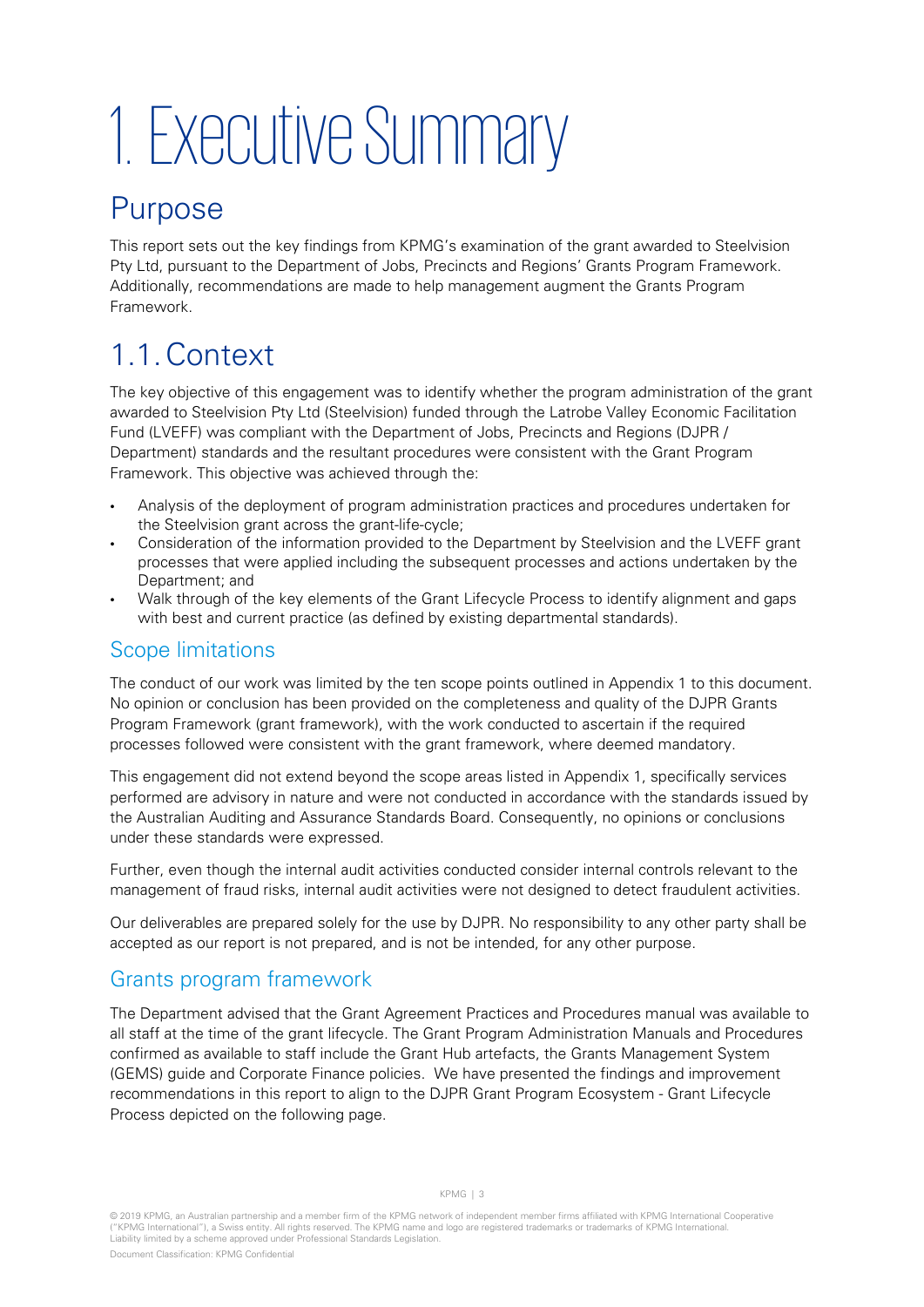#### DJPR Grant Program Ecosystem – Grant Lifecycle process



#### Case study – Latrobe Valley economic facilitation fund grant

The LVEFF Grant is administered by Regional Development Victoria (RDV), with final endorsement and governance provided by the former Department of Economic Development, Jobs, Transport and Resources (DEDJTR) Investment Committee (now interim Investment Committee).

In early March 2018 Steelvision, a specialist precast concrete manufacturing company, was supported to expand its operations from Melbourne into Gippsland with Victorian Government financial assistance through the LVEFF grant. The total project cost was stated to be \$3.6m, with \$2.7m to be to be used for building purchase and the remainder on fit out costs. The application stated the \$3.6m would be spent by end of year 1 - June 2018. The grant was structured with the first milestone payment of \$400,000 (62%) of the \$650,000 grant value payable when 20 full time equivalent jobs (38%) were created and in place for three months.

The grant project timeline was 1 April 2018 to 31 July 2021. The grant was to establish a precast concrete and high security building fixture factory in an existing workshop at Morwell. The grant agreement had documented an outcome to provide job growth in the region. Steelvision was reported as delivering initial progress on the required economic outcomes with creation of 53 new ongoing jobs in Morwell.

Total grant payments of \$400,000 (the first milestone payment) had been made when the company entered voluntary administration on 22 January 2019 and as a result all employees were terminated. The LVEFF Steelvision grant process provides an opportunity to review the application of departmental standards, practices and procedures that were applied to this grant through each stage of the grant-life-cycle.

# 1.2.Summary of findings

The individual finding ratings for this engagement set out in this report are referred to in Appendix 2 in the rating scale, which is aligned to the impact on the grant outcomes.

#### Grant program framework – non compliance

In section 2 of this report we have outlined observations of non-compliance with the existing grant lifecycle policy and procedures that were mandated at the time of administrating the Steelvision grant, pre award and post award. Through our fieldwork, we have identified instances of noncompliance throughout the end-to-end grant lifecycle process.

In summary, our examination noted four (4) high risk rated non-compliance findings across the Grant Lifecycle, relating to Application, Assessment, Contract Finalisation and Monitoring, and one (1) moderate risk rated finding relating to Grant Approval.

#### Grant Life cycle improvement recommendations.

In section 3 of this report we have provided additional observations on improvement opportunities to augment the existing grant lifecycle framework. We have also outlined recommendations for improving the grant program procedures, risk mitigation and guidance notes related to both the noncompliance and improvement observations.

© 2019 KPMG, an Australian partnership and a member firm of the KPMG network of independent member firms affiliated with KPMG International Cooperative<br>("KPMG International"), a Swiss entity. All rights reserved. The KPMG , a Swiss entity. All rights reserved. The KPMG name and logo are registered trademarks or trademarks of KPMG International Liability limited by a scheme approved under Professional Standards Legislation.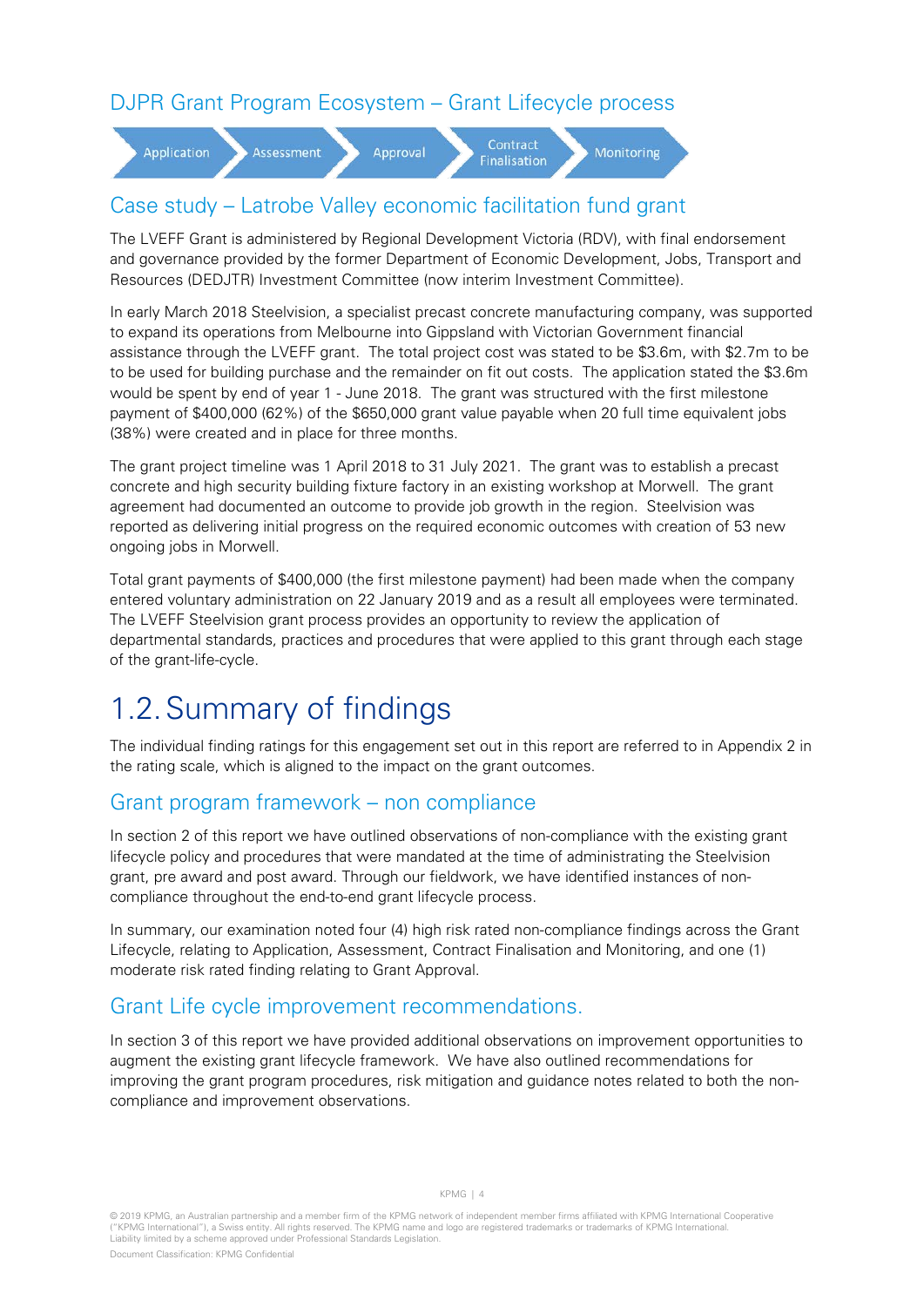#### Additional investigations

At time of our fieldwork, it was brought to our attention that a separate investigation was initiated by the Department to consider the conduct of Steelvision, including fraud allegations. On 3 May 2019 this matter was handed over to Victoria Police for further investigation.

We did not conduct any work or investigation on these potential issues that came to our attention during the project.

It is recommend management undertake further work post these investigations to inform additional improvement opportunities for the grant framework design, risk mitigation controls and guidance processes.

© 2019 KPMG, an Australian partnership and a member firm of the KPMG network of independent member firms affiliated with KPMG International Cooperative ("KPMG International"), a Swiss entity. All rights reserved. The KPMG name and logo are registered trademarks or trademarks of KPMG International.<br>Liability limited by a scheme approved under Professional Standards Legisla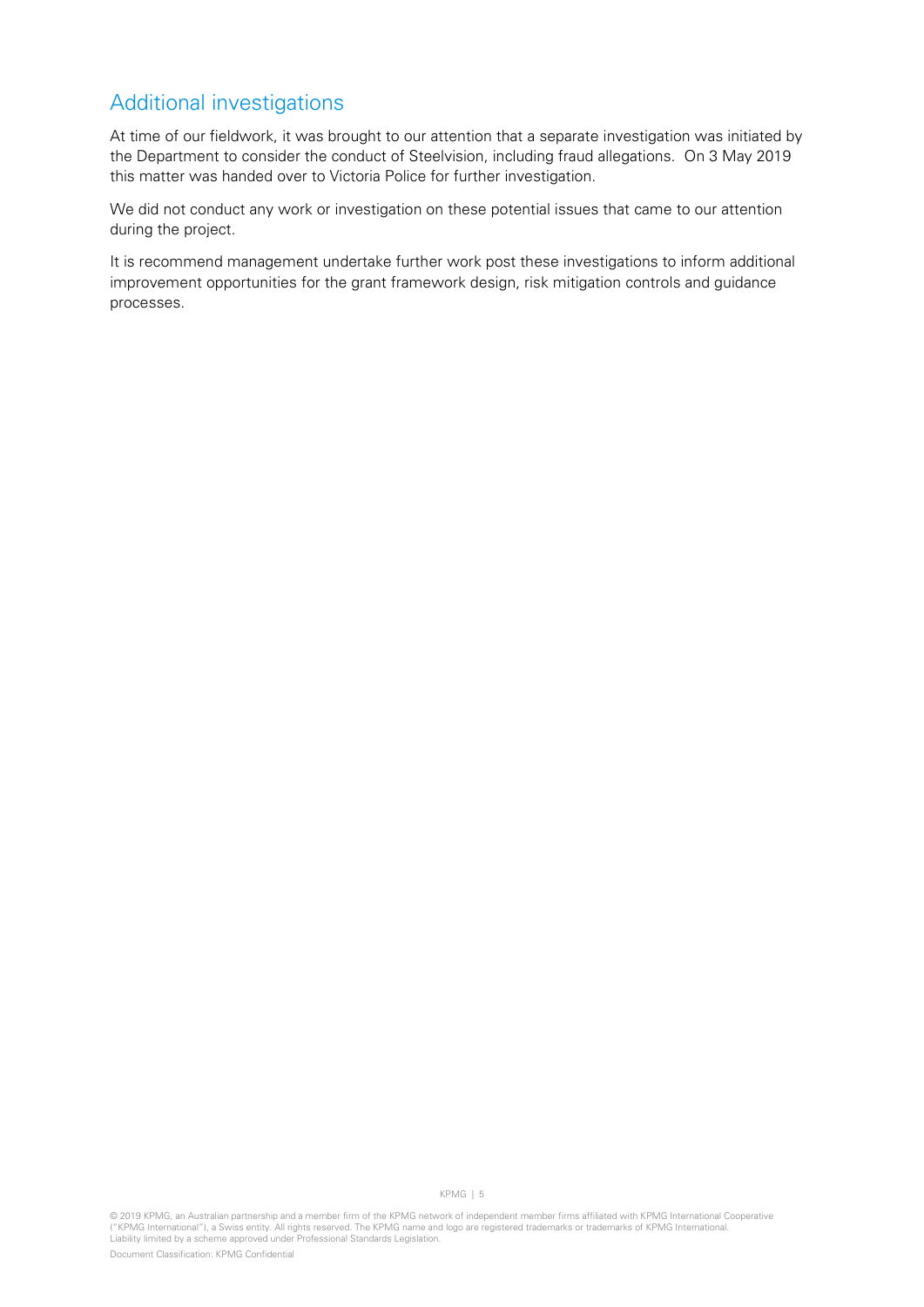### 1.3.Detailed timeline for the Steelvision Grant

We have provided below the timeline of the key activities in awarding the grant to Steelvision.

#### Application



© 2019 KPMG, an Australian partnership and a member firm of the KPMG network of independent member firms affiliated with KPMG International Cooperative ("KPMG International"), a Swiss entity. All rights reserved. The KPMG name and logo are registered trademarks or trademarks of KPMG International. Liability limited by a scheme approved under Professional Standards Legislation.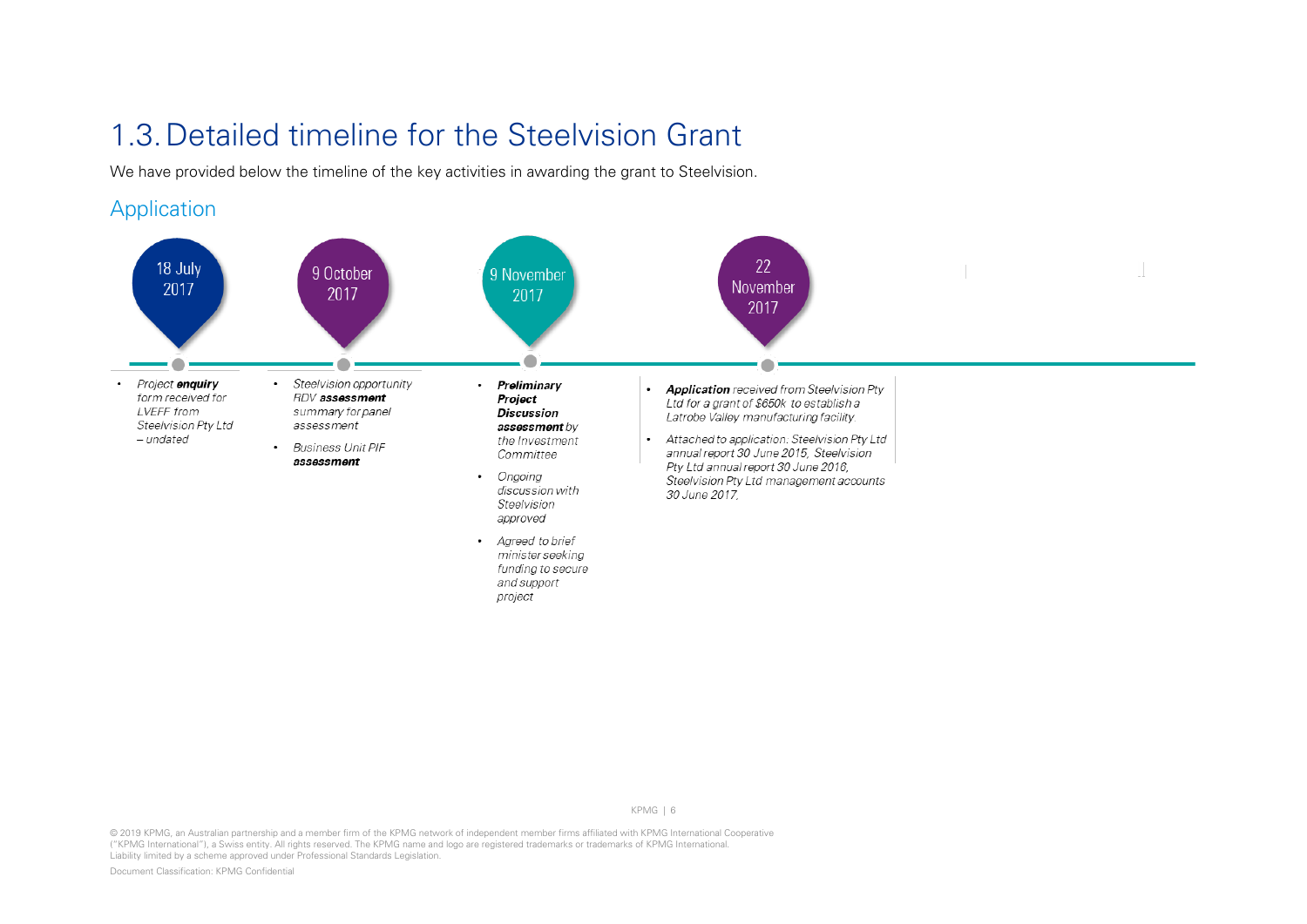#### Assessment and approval



· Detailed two major shareholders

KPMG | 7

© 2019 KPMG, an Australian partnership and a member firm of the KPMG network of independent member firms affiliated with KPMG International Cooperative ("KPMG International"), a Swiss entity. All rights reserved. The KPMG name and logo are registered trademarks or trademarks of KPMG International. Liability limited by a scheme approved under Professional Standards Legislation.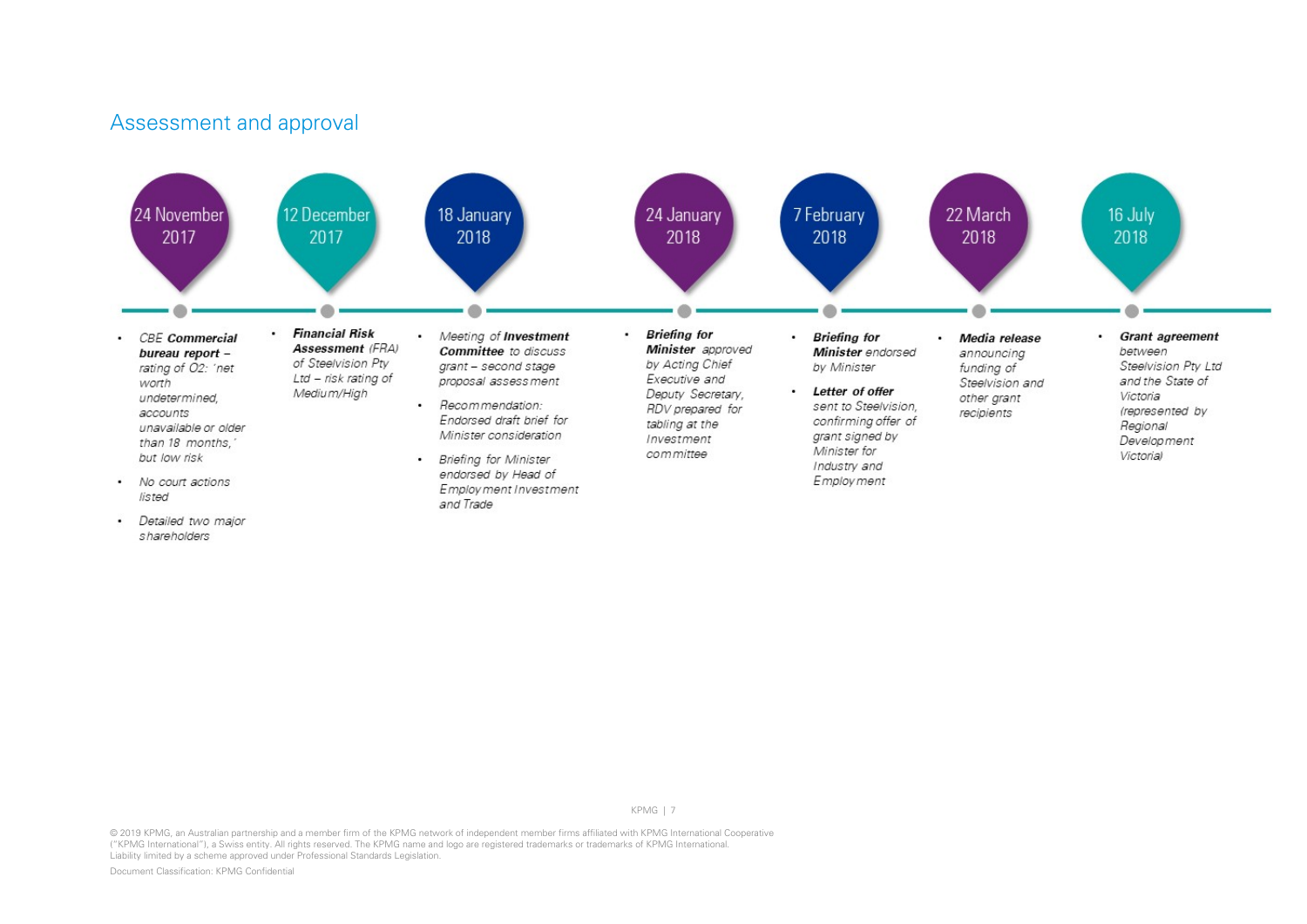

© 2019 KPMG, an Australian partnership and a member firm of the KPMG network of independent member firms affiliated with KPMG International Cooperative ("KPMG International"), a Swiss entity. All rights reserved. The KPMG name and logo are registered trademarks or trademarks of KPMG International. Liability limited by a scheme approved under Professional Standards Legislation.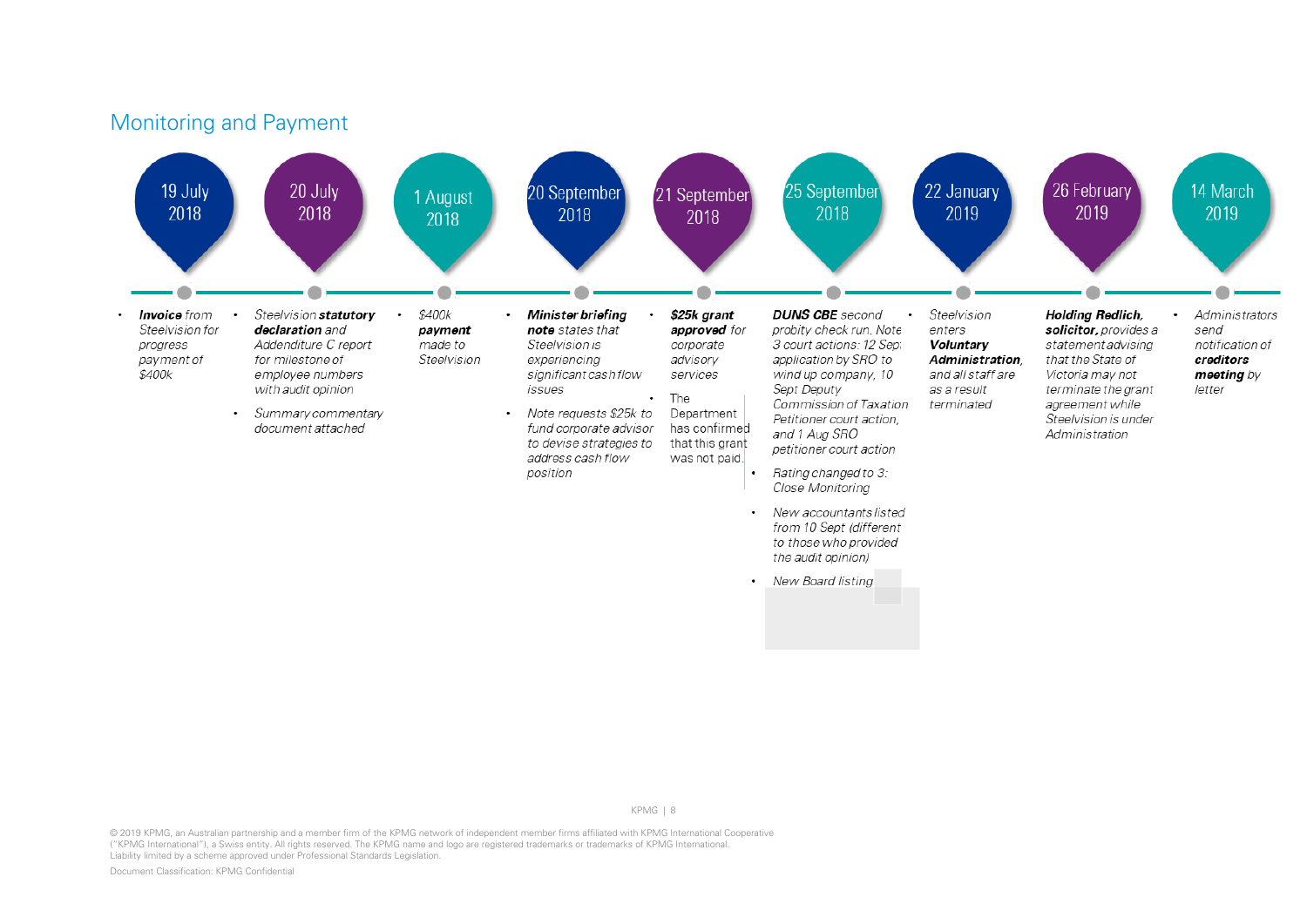# 2. Detailed Findings

# 2.1.Application **High**

#### Scope element



- Did the application meet the eligibility criteria requirements as stated in the program guidelines?
- Did the submitted application include the required documentation for a project assessment to be undertaken?

#### **Findings**

An analysis of the application form and supporting documentation submitted for the grant from LVEFF showed the following process non-compliance with the mandated framework for the scope element outlined.

| <b>Description of finding</b>                                                                                                                                                                                                                                                                                                                                                                                     | <b>Category</b>      | <b>Potential impact - grant</b><br>outcome                                                                                                                                                     |
|-------------------------------------------------------------------------------------------------------------------------------------------------------------------------------------------------------------------------------------------------------------------------------------------------------------------------------------------------------------------------------------------------------------------|----------------------|------------------------------------------------------------------------------------------------------------------------------------------------------------------------------------------------|
| 2.1.1 Application form was authorised by the<br>individual in their capacity as Operations Director.<br>This is not considered an authorised person in the<br>LVEFF program guidelines. This was not raised or<br>corrected in the review of the application.<br>Acknowledgement statement on obligations for<br>data and attesting to accuracy as a result was not<br>signed by the accountable company officer. | Non-<br>compliance   | Legal risks if issues were to<br>arise with the grant by not<br>signing the acknowledgement<br>statement.                                                                                      |
| 2.1.2 The application in Section 6 provides a<br>financial risk assessment by the applicant. A<br>sentence was provided by the applicant indicating<br>their main shareholder would provide the majority<br>of the project funding so there is no risk. No further<br>evidence was provided or sought to independently<br>verify this assertion.                                                                  | $Non-$<br>compliance | The applicant may not have<br>fully assessed the project risks<br>to ensure project meet its<br>objectives.<br>A key dependency on project<br>funding was not fully assessed<br>or considered. |
| 2.1.3 The draft management accounts provided for<br>2017 were not signed by Steelvision's accountant<br>or auditors.                                                                                                                                                                                                                                                                                              | $Non-$<br>compliance | Final management endorsed<br>record of 2017 financial<br>statements was not received<br>to confirm financial<br>performance.                                                                   |
| 2.1.4 No detailed project cash forecast or project<br>timelines were provided. Project timeline section<br>was annotated as "not applicable" and accepted by<br>the Department.                                                                                                                                                                                                                                   | Non-<br>compliance   | Ability to track delivery of<br>expenditure, set milestones<br>and monitor liquidity position is<br>impacted.                                                                                  |

<sup>© 2019</sup> KPMG, an Australian partnership and a member firm of the KPMG network of independent member firms affiliated with KPMG International Cooperative ("KPMG International"), a Swiss entity. All rights reserved. The KPMG name and logo are registered trademarks or trademarks of KPMG International.<br>Liability limited by a scheme approved under Professional Standards Legisla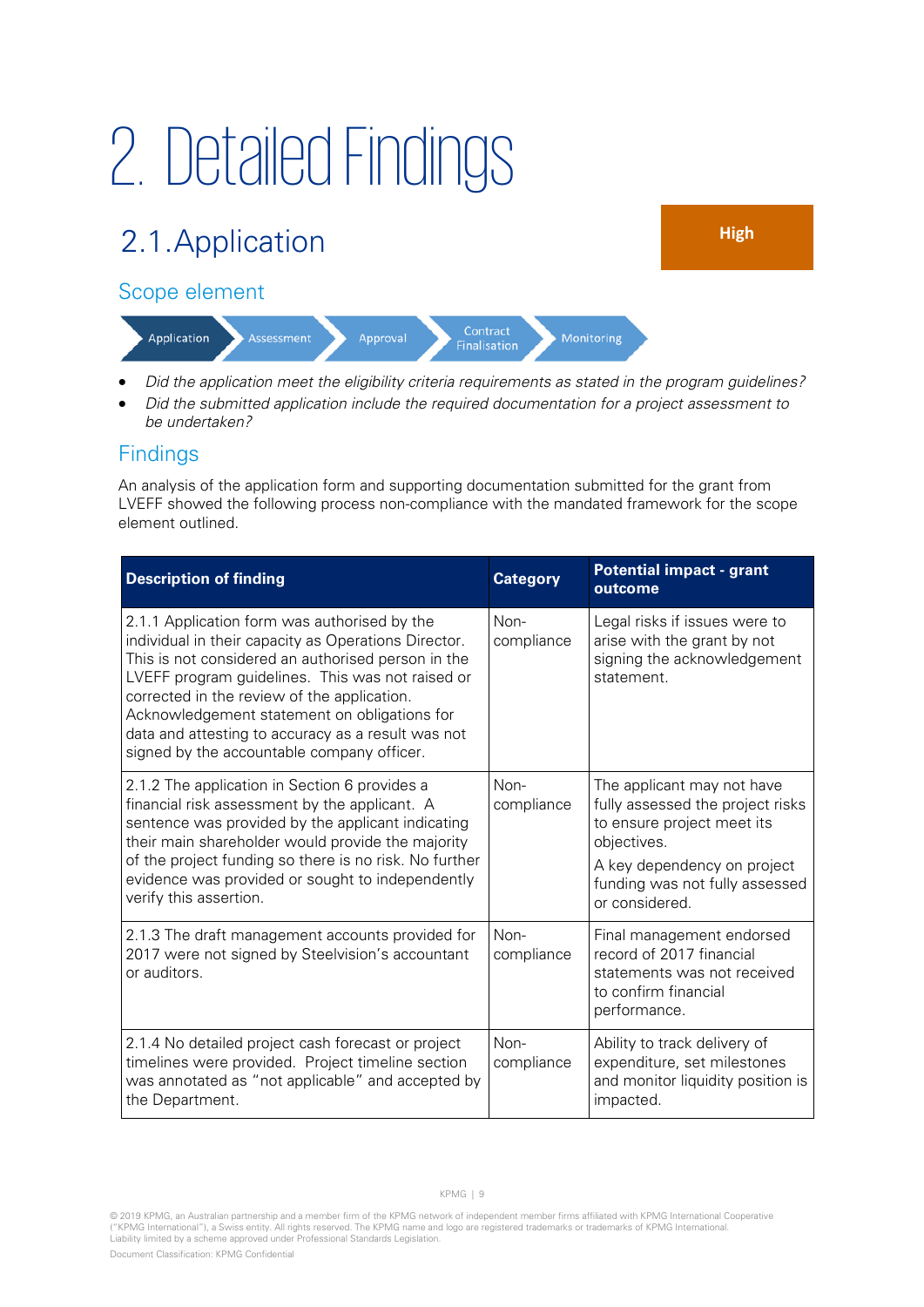### 2.2.Assessment **High**

#### Scope element



Was the assessment undertaken in line with the programs assessment framework? Was a financial risk assessment undertaken?

Was the information contained within the financial risk assessment (FRA) provided to the relevant assessment committee to inform their decision?

Was a probity check performed on the application, and if adverse findings were identified in the probity check how was this information triaged or used to inform the assessment, approval or contract process?

#### **Findings**

A review of the assessment documentation and relevant committee briefings and minutes for the grant from Latrobe Valley Economic Facilitation Fund (LVEFF) showed the following process noncompliance with the mandated framework for the scope element outlined.

| <b>Description of finding</b>                                                                                                                                                                                                                                                                                                                                                       | <b>Category</b>    | <b>Potential impact - grant</b><br>outcome                                                                                                                                                                                                                                      |
|-------------------------------------------------------------------------------------------------------------------------------------------------------------------------------------------------------------------------------------------------------------------------------------------------------------------------------------------------------------------------------------|--------------------|---------------------------------------------------------------------------------------------------------------------------------------------------------------------------------------------------------------------------------------------------------------------------------|
| 2.2.1 The profit margin, liquidity and finance<br>structure of the project aligned to the<br>Department's definition of a high risk project. The<br>following key risks were noted:                                                                                                                                                                                                 | Non-<br>compliance | If the project had been<br>assigned a high rating it may<br>not have proceeded<br>according to the Department<br>guidelines without special<br>circumstances, Investment<br>Committee approval and<br>additional provisions to<br>mitigate risk in the contract /<br>agreement. |
| The FRA clearly stated in the conclusion the<br>declining profit margin, well below benchmark<br>debt gearing, and the liquidity issues. The rating<br>assigned as Medium High cannot be justified with<br>the ratio, finance and debt structure and declining<br>profitability. The FRA was provided in the second<br>Investment Committee meeting and draft<br>Ministerial brief. |                    |                                                                                                                                                                                                                                                                                 |
| 2.2.2 The calculation of the liquidity ratio met the<br>definition of insolvent. The FRA did raise this<br>issue and documented that profit was expected to<br>improve and Steelvision were dependant on the<br>overdraft facility to be able to continue<br>operating. It is unclear the basis for concluding<br>that profit would be improving. There was no                      | Non-<br>compliance | The financial risk mitigations<br>were not taken, which placed<br>the outcome delivery at risk.                                                                                                                                                                                 |

<sup>© 2019</sup> KPMG, an Australian partnership and a member firm of the KPMG network of independent member firms affiliated with KPMG International Cooperative ("KPMG International"), a Swiss entity. All rights reserved. The KPMG name and logo are registered trademarks or trademarks of KPMG International.<br>Liability limited by a scheme approved under Professional Standards Legisla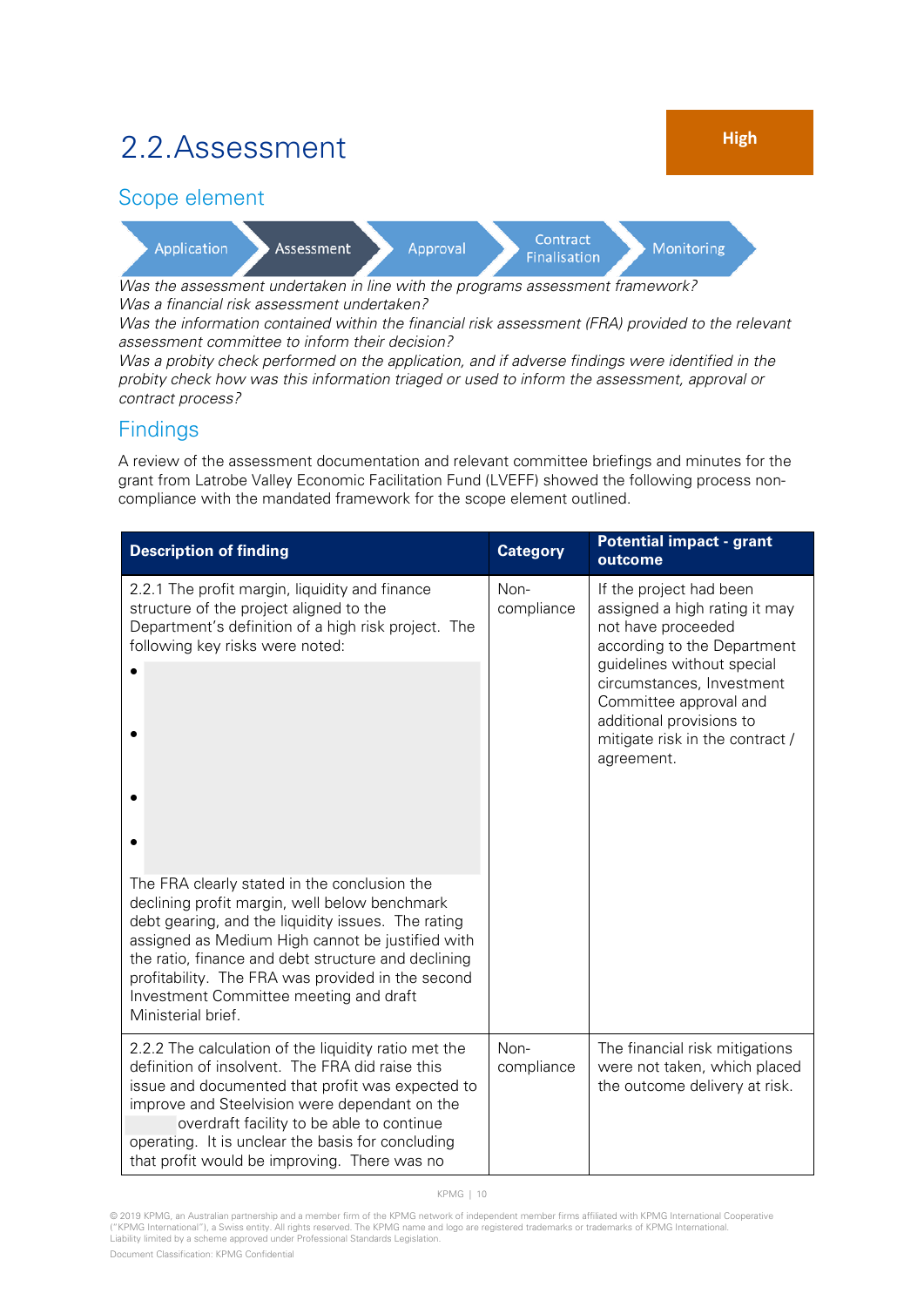| evidence provided that the overdraft facility had<br>also not been validated with the Commonwealth |  |
|----------------------------------------------------------------------------------------------------|--|
| Bank as is required in the Department's                                                            |  |
| procedures. The Investment Committee minutes                                                       |  |
| did not raise queries or propose risk mitigation on                                                |  |
| these financial risks.                                                                             |  |

© 2019 KPMG, an Australian partnership and a member firm of the KPMG network of independent member firms affiliated with KPMG International Cooperative<br>("KPMG International"), a Swiss entity. All rights reserved. The KPMG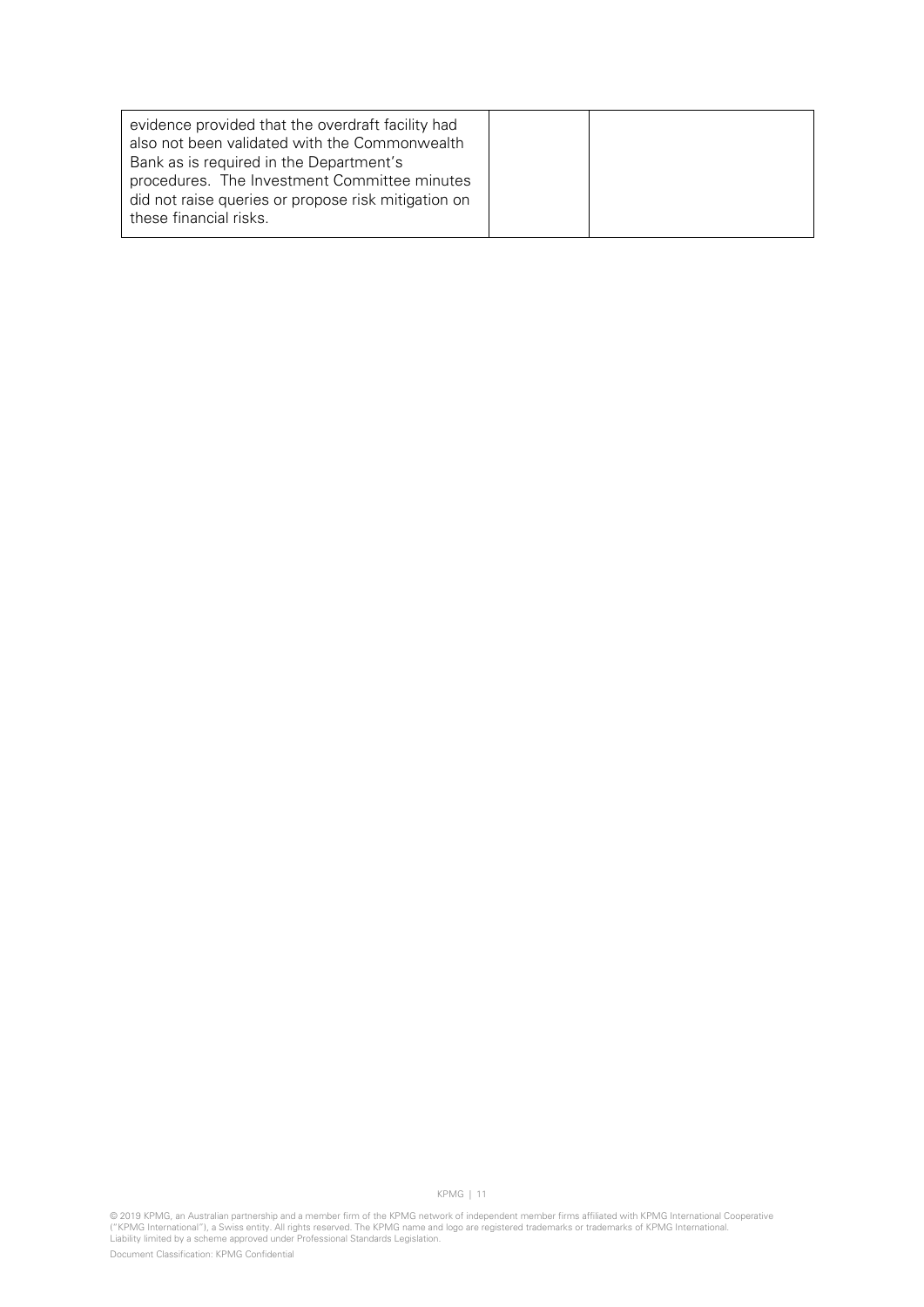

• Was the project approval process undertaken in line with the program's approval process?

#### **Findings**

A review of the documented approvals and governance committee papers and minutes related to the grant from LVEFF showed the following process non-compliance with the mandated framework for the scope element outlined.

| <b>Description of finding</b>                                                                                                                                                                                                                                                                                                                                                                        | Category                 | <b>Potential impact - grant</b><br>outcome                                                                                         |
|------------------------------------------------------------------------------------------------------------------------------------------------------------------------------------------------------------------------------------------------------------------------------------------------------------------------------------------------------------------------------------------------------|--------------------------|------------------------------------------------------------------------------------------------------------------------------------|
| 2.3.1 Investment Committee did recommend that<br>the grant be tied to the capital investment being<br>made by Steelvision and retention of the 50 jobs in<br>the existing Braeside plant of Steelvision. It is<br>unclear how this was to be assured in the<br>construct of the agreement. The Minister briefing<br>also did not include the condition for the retention<br>of the jobs at Braeside. | <b>Non</b><br>compliance | Agreement did not reflect the<br>conditions provided by the<br>Investment Committee which<br>were designed as risk<br>mitigations. |
| 2.3.2 The timeline of events (detailed in section<br>1.3) shows the media release announcing grant to<br>public was made on 22 <sup>nd</sup> March 2018 prior to grant<br>agreement dated 16 July 2018.                                                                                                                                                                                              | Non-<br>compliance       | Grant outcomes may be<br>impacted if the correct<br>communication process flows<br>are not followed.                               |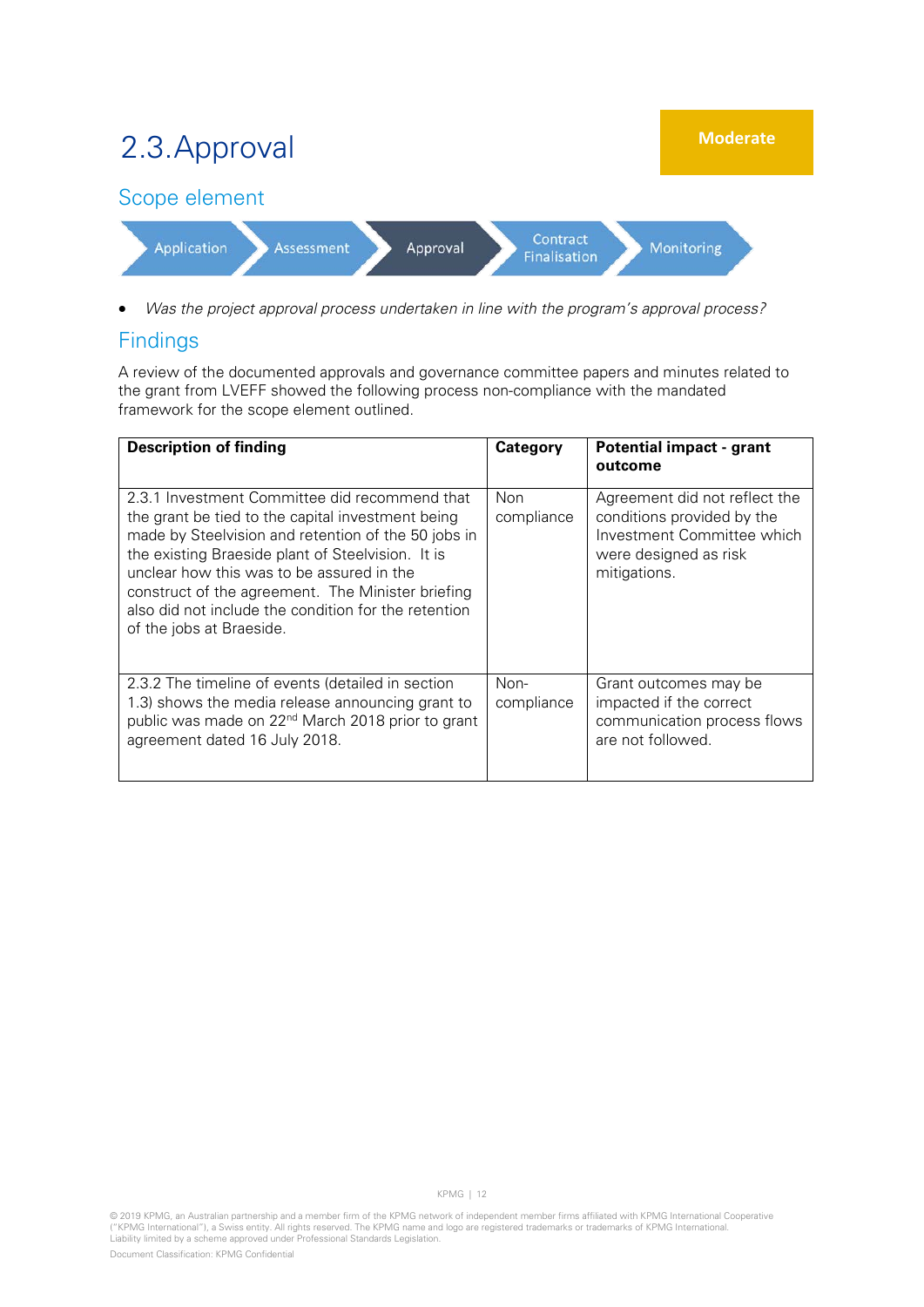

• Did the governance committee provide any recommendation in the construct of the contract to mitigate any flagged issues in the assessment / financial risk assessment?

#### **Findings**

A review of the contract / agreement provided for the grant from LVEFF showed the following process non-compliance with the mandated framework for the scope element outlined.

| <b>Description of finding</b>                                                                                                                                                                                                | <b>Category</b>    | <b>Potential impact - grant</b><br>outcome                                                                 |
|------------------------------------------------------------------------------------------------------------------------------------------------------------------------------------------------------------------------------|--------------------|------------------------------------------------------------------------------------------------------------|
| 2.4.1 The contract had a number of quality and<br>construct issues including:                                                                                                                                                | Non-<br>compliance | Contract construct was not<br>varied to mitigate the risk of                                               |
| Annexure B for capital and project spend was<br>included in the contract with no reference as<br>to when these were to be provided. This was<br>the only component of the contract requiring<br>detail on the project spend. |                    | the specific project it was<br>funding and did not comply<br>with Investment Committee<br>recommendations. |
| No contract clauses required the factory to be<br>purchased and evidence to be provided. No<br>milestones tied to the capital spend.                                                                                         |                    |                                                                                                            |
| The required clause of retention of Braeside<br>jobs was not included.                                                                                                                                                       |                    |                                                                                                            |
| There is no evidence of quality review, legal<br>review or segregation of duties in conducting a<br>check on the contract.                                                                                                   |                    |                                                                                                            |

© 2019 KPMG, an Australian partnership and a member firm of the KPMG network of independent member firms affiliated with KPMG International Cooperative ("KPMG International"), a Swiss entity. All rights reserved. The KPMG name and logo are registered trademarks or trademarks of KPMG International.<br>Liability limited by a scheme approved under Professional Standards Legisla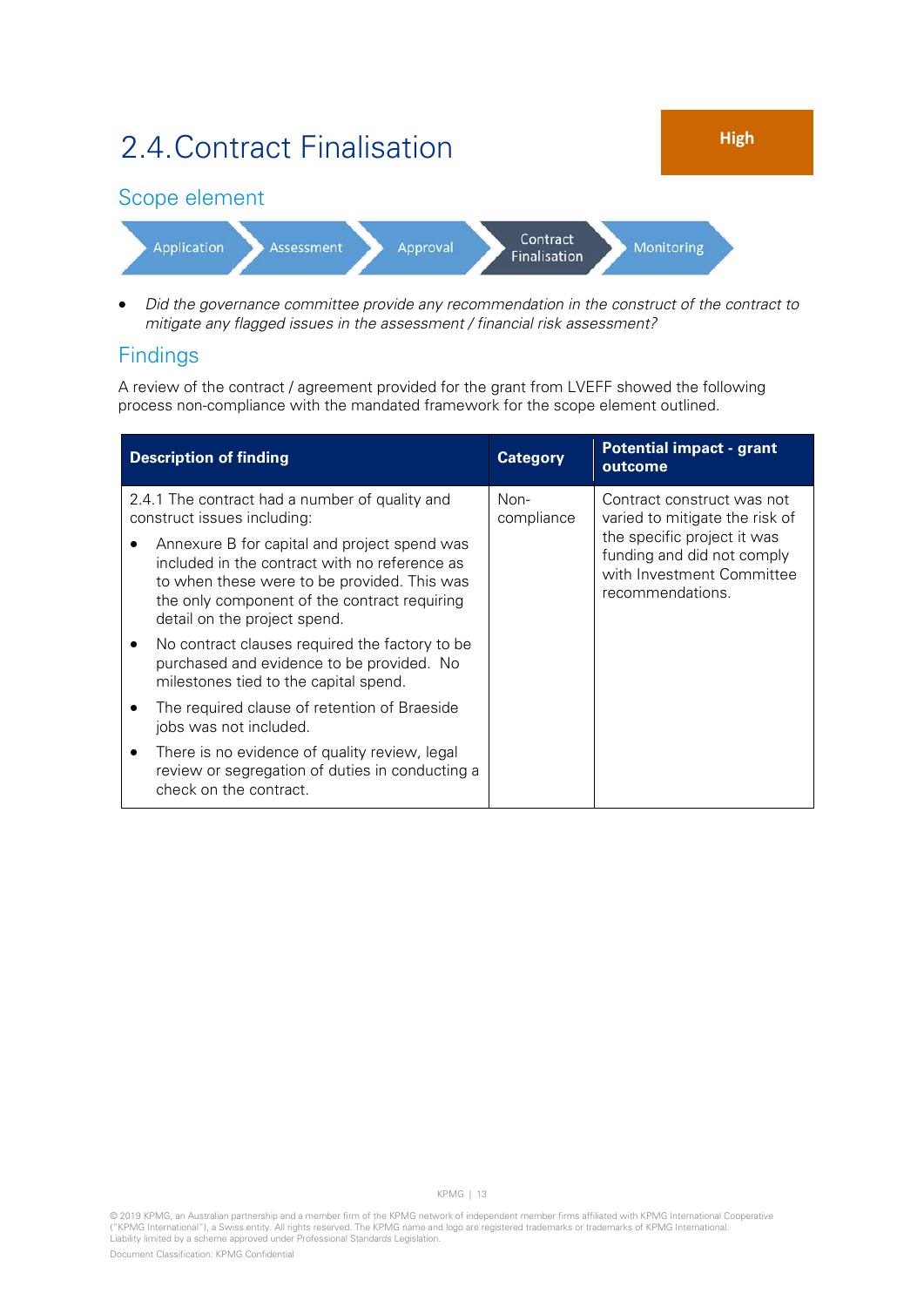

Was the payment of the claim process undertaken in accordance to the department standard?

#### Findings

A review of the payment documentation submitted for the grant from LVEFF showed the following process non-compliance with the mandated framework for the scope element outlined.

| <b>Description of finding</b>                                                                                                                                                    |                                                                                                                                                                                                                                                                                     | <b>Category</b>    | <b>Potential impact - grant</b><br>outcome                                                                |
|----------------------------------------------------------------------------------------------------------------------------------------------------------------------------------|-------------------------------------------------------------------------------------------------------------------------------------------------------------------------------------------------------------------------------------------------------------------------------------|--------------------|-----------------------------------------------------------------------------------------------------------|
| 2.5.1 First milestone payment was invoiced 3 days<br>after the contract was provided and paid 30 days<br>earlier than due date per contact definition Section<br>1.1 and Part C. |                                                                                                                                                                                                                                                                                     | Non-<br>compliance | Not complying with this<br>contract term is unlikely to<br>impact the grant outcome.                      |
|                                                                                                                                                                                  | 2.5.2 The supporting documentation for the<br>payment had the following issues:                                                                                                                                                                                                     | Non-<br>compliance | Milestone payment was<br>made without requesting<br>evidence of the capital and<br>project related spend. |
|                                                                                                                                                                                  | Annexure A which was the statutory<br>declaration had the section on incurrence of<br>capital expenditure completed with 'not<br>applicable' and not attested to as a result.                                                                                                       |                    |                                                                                                           |
| ٠                                                                                                                                                                                | Annexure A attests to true and correct project<br>accounts being attached. No accounts were<br>attached in the documents provided.                                                                                                                                                  |                    |                                                                                                           |
| ٠                                                                                                                                                                                | The Department has advised that the inclusion<br>of Annexure A was an administrative oversight<br>as this was assessed by the Department as<br>not being required.                                                                                                                  |                    |                                                                                                           |
|                                                                                                                                                                                  | Required project status report does not<br>comply with the criteria for its content in Part<br>B and Part C of the contract in that it provided<br>no signature, date, statement of expenditure,<br>linkage of spend to grant and signed<br>declaration.                            |                    |                                                                                                           |
|                                                                                                                                                                                  | Accounting opinion was provided on<br>employment numbers only and no<br>consideration was to be given to payroll and<br>financials. Attesting to employment numbers<br>in isolation may not identify issues with the<br>form of employment and payment related to<br>grant outcomes |                    |                                                                                                           |

<sup>© 2019</sup> KPMG, an Australian partnership and a member firm of the KPMG network of independent member firms affiliated with KPMG International Cooperative ("KPMG International"), a Swiss entity. All rights reserved. The KPMG name and logo are registered trademarks or trademarks of KPMG International.<br>Liability limited by a scheme approved under Professional Standards Legisla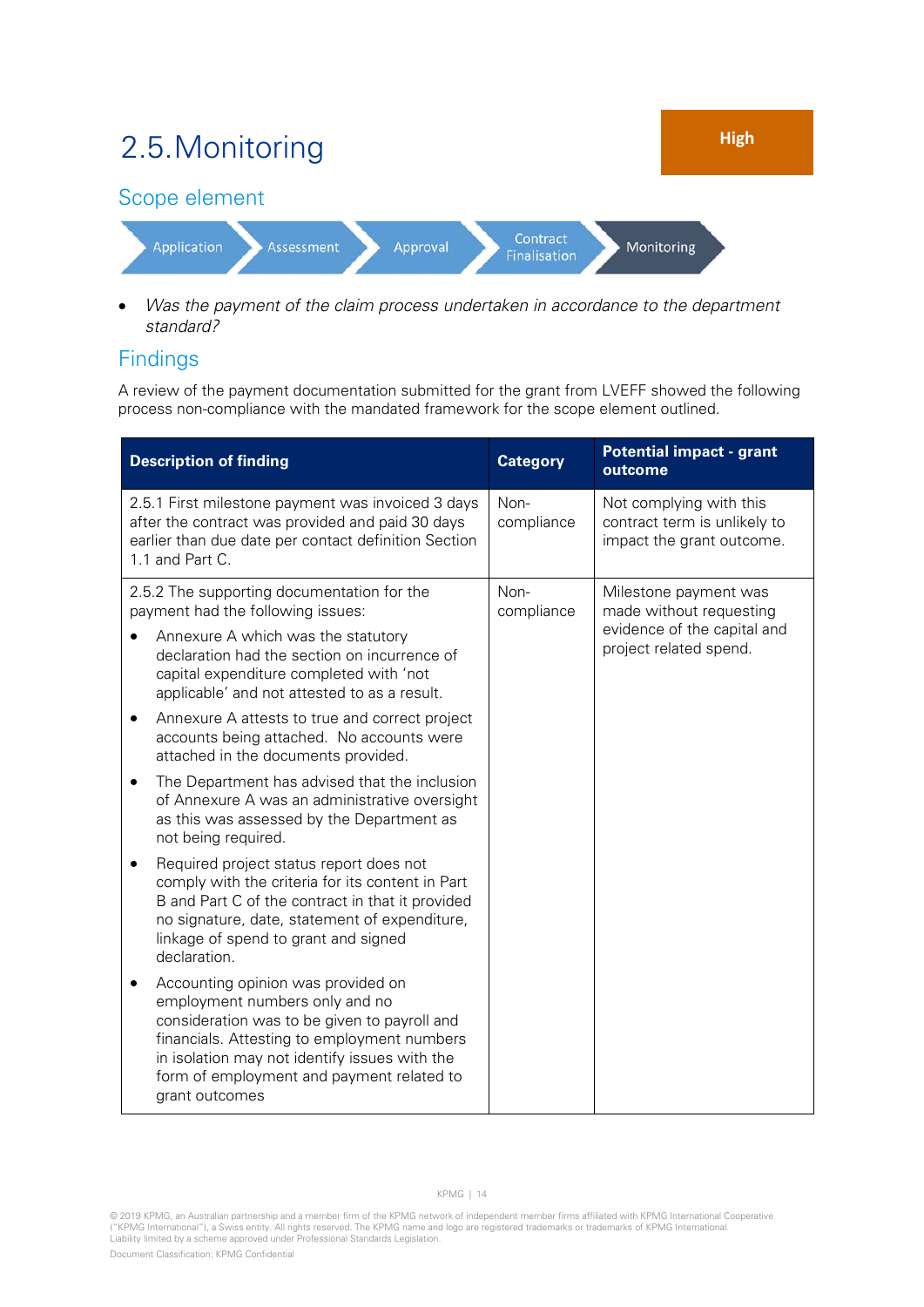# 3. Opportunities for improvement

Opportunities for improvement observations and recommendation are outlined below. These recommendations for the Grant Program Framework are arising from the non-compliance findings and improvement opportunities identified in the review of the Steelvision grant lifecycle and are limited to the scope areas defined in Appendix 1. These improvements should be risk based in both design and application for the grant management processes, risk mitigations and guidance documents.

#### Scope element

This is specific to scope element to provide suggested amendments to the program administration process where inconsistencies have been noted in the conduct of this work.

### 3.1.Application

| Contract<br>Application<br>Approval<br>Monitoring<br><b>Assessment</b><br><b>Finalisation</b>                                                                                                                                                                                                                                                                               |                                                  |                                                                                                                                                                            |  |
|-----------------------------------------------------------------------------------------------------------------------------------------------------------------------------------------------------------------------------------------------------------------------------------------------------------------------------------------------------------------------------|--------------------------------------------------|----------------------------------------------------------------------------------------------------------------------------------------------------------------------------|--|
| <b>Observations</b>                                                                                                                                                                                                                                                                                                                                                         | <b>Category</b>                                  | <b>Potential impact - grant</b><br>outcome                                                                                                                                 |  |
| 3.1.1 Steelvision project is highly reliant on the<br>purchase of an existing factory which accounts for<br>76% of total project spend. The application requires<br>financial modelling on project viability. The following<br>issues were noted that impact project viability<br>assessment that was required to be undertaken<br>pursuant to the Department's procedures: | Quality of<br>project<br>viability<br>assessment | Evidence of adequate and<br>quality challenge and<br>assessment to ensure the<br>Department does not fund<br>a high risk project where<br>outcomes may not be<br>achieved. |  |
| The application contains only summary level<br>sales, costs and capital spend that would not<br>provide the detail for an informed assessment of<br>project viability.                                                                                                                                                                                                      |                                                  |                                                                                                                                                                            |  |
| Completion of the financial tables contain errors<br>in amounts stated and classifications (sales<br>classified as operating costs).                                                                                                                                                                                                                                        |                                                  |                                                                                                                                                                            |  |
| Modelling as requested in the application form<br>was not provided or requested to consider<br>options such as rent vs buy, particularly in<br>context of a company with liquidity and gearing<br>position and to assess project viability.                                                                                                                                 |                                                  |                                                                                                                                                                            |  |
| No valuation of the factory has been provided to<br>support the project application and 76% of the<br>project spend to support the required<br>assessment of the project financials and viability.                                                                                                                                                                          |                                                  |                                                                                                                                                                            |  |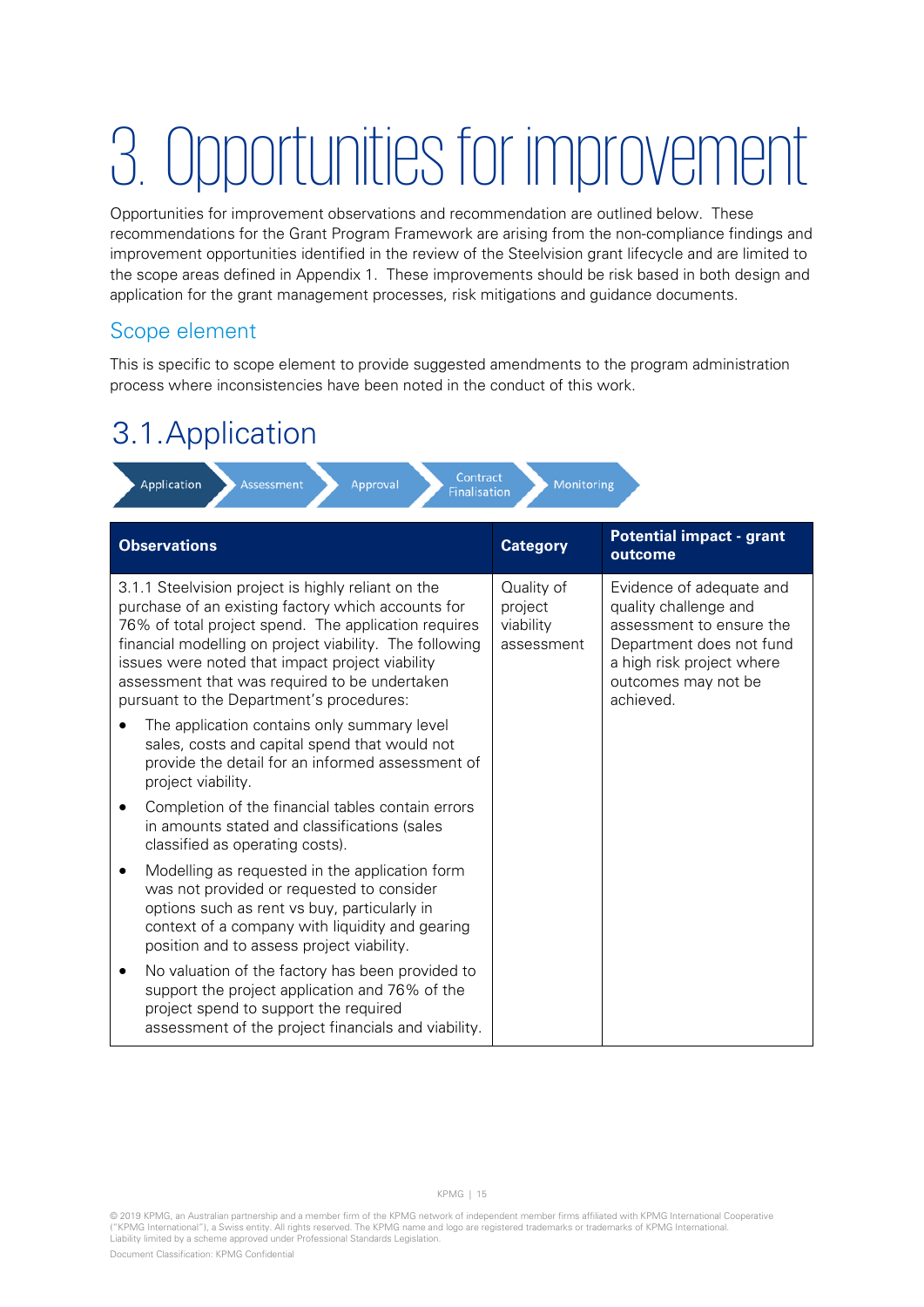| <b>Observations</b>                                                                                                                                                                                                                                                                                                                            | <b>Category</b>          | <b>Potential impact - grant</b><br>outcome                                             |
|------------------------------------------------------------------------------------------------------------------------------------------------------------------------------------------------------------------------------------------------------------------------------------------------------------------------------------------------|--------------------------|----------------------------------------------------------------------------------------|
| 3.1.2 The financial accounts provided for 2015 and<br>2016 were provided as signed by an auditor<br>however they were in a non-compliant financial<br>format (easily identified with statement on year 2000<br>system bug) and also contained errors, did not<br>reconcile between years and classification of an<br>expense line item as TBA. | Quality of<br>assessment | The financial accounts<br>which the grant<br>assessment is based on are<br>inaccurate. |

#### Recommendations for Grant Management framework

The following areas of the Grant Program Framework require detailed review and improvement:

- 1. Guidance for applicants on level of detail and how to complete the application
- 2. Quality assurance processes on application review
- 3. Validation needed to be provided to support the application on financial accounts and auditors details; consider risk based approach with tiering depending on liquidity and profitability risk assessment
- 4. Financial information to be provided by the applicant beyond historical to deliver an effective project viability assessment
- 5. Priority and processes on the applicants risk assessment, viability modelling and accuracy of data submitted
- 6. Framework that includes clear scoring, thresholds and definitions on each criterion
- 7. Evidence and audit trails that provide sufficient detail on alignment with criteria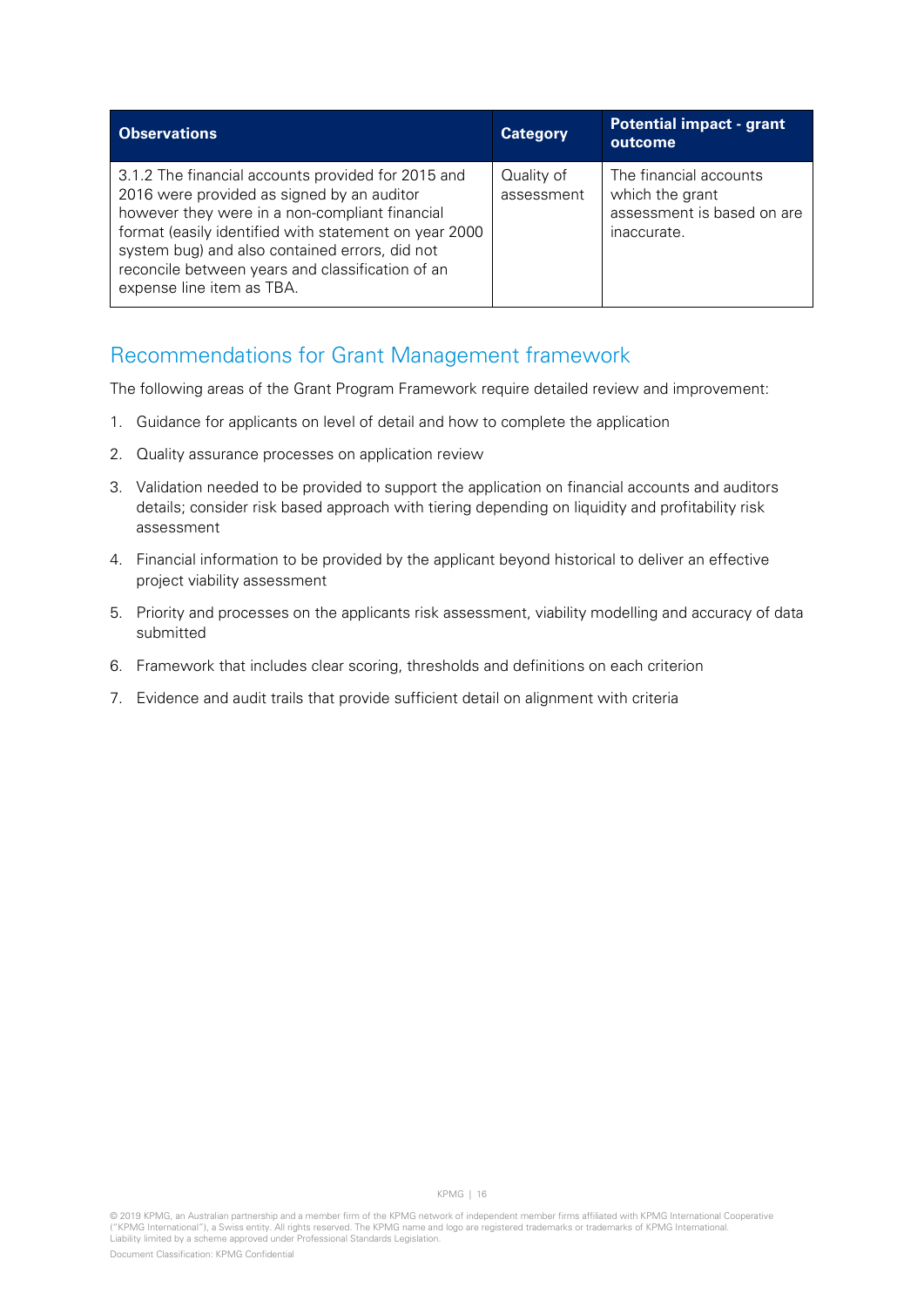### 3.2.Assessment

#### Scope element

| Application<br>Approval<br>Assessment                                                                                                                                                                                                                                                                                                                                                                                                                                                                                                                                                                                                                                                                                                                                                                                                                                                                                                                                     | Contract<br><b>Finalisation</b>            | Monitoring                                                                                                                                                   |
|---------------------------------------------------------------------------------------------------------------------------------------------------------------------------------------------------------------------------------------------------------------------------------------------------------------------------------------------------------------------------------------------------------------------------------------------------------------------------------------------------------------------------------------------------------------------------------------------------------------------------------------------------------------------------------------------------------------------------------------------------------------------------------------------------------------------------------------------------------------------------------------------------------------------------------------------------------------------------|--------------------------------------------|--------------------------------------------------------------------------------------------------------------------------------------------------------------|
| <b>Observations</b>                                                                                                                                                                                                                                                                                                                                                                                                                                                                                                                                                                                                                                                                                                                                                                                                                                                                                                                                                       | <b>Category</b>                            | <b>Potential impact - grant</b><br>outcome                                                                                                                   |
| 3.2.1 No probity plan was in place to evidence<br>compliance and application of high standards of<br>integrity. This was not a requirement to provide until<br>2017 and was not applied retrospectively. The<br>probity plan outlines roles and accountabilities of all<br>parties, task list for all probity related actions<br>including dates and completion status.                                                                                                                                                                                                                                                                                                                                                                                                                                                                                                                                                                                                   | Risk<br>mitigation                         | Evidence not provided of<br>how the program complies<br>with risk and probity related<br>actions to maintain high<br>standards of integrity.                 |
| 3.2.2 No evidence could be provided of probity<br>checks being conducted on a 50% major shareholder<br>of Steelvision,<br>of project finance<br>of total<br>and source of<br>project) who was listed as key dependency in the<br>application risk assessment.<br>We understand that the framework does not provide<br>specific instructions to provide probity checks on<br>major shareholders or sources of funding, but it does<br>outline other processes that should have prompted<br>these checks to occur. These include the importance<br>of mitigating key project risks, assessing project<br>viability and probity checking key project participants<br>The processes also require all sources of finance to<br>be validated. This funding source was detailed in the<br>application and Investment Committee briefing<br>however this risk and mitigation was not discussed<br>in addition to the risks identified in the submitted<br>papers per the minutes. | <b>Risk</b><br>mitigation                  | Probity checks not<br>completed on owner,<br>project financier and project<br>participant.<br>Action not taken to mitigate<br>on key project financial risk. |
| 3.2.3 The assessment process does require<br>consideration of the validity and key risks of the<br>project. No details of additional checks that may<br>have been conducted to assess its validity and key<br>risks of the project, such as site visits, safety<br>compliance, supplier references, or other<br>government agency contacts. The State Revenue<br>Office did at later date move to court action for<br>recovery of unpaid tax debt, it is unclear if this was a<br>debt at time of assessment. The Department has<br>advised that they did undertake site visits however<br>the observations / findings from these visits were<br>not recorded in GEMS at the time of this review.                                                                                                                                                                                                                                                                         | Risk<br>mitigation                         | Due diligence to mitigate<br>outcome, reputation and<br>other non-financial risks<br>associated with the specific<br>project being funded.                   |
| 3.2.4 The FRA assessor has not documented in their<br>assessment the deficiencies in the accounts that the                                                                                                                                                                                                                                                                                                                                                                                                                                                                                                                                                                                                                                                                                                                                                                                                                                                                | Quality of<br>financial risk<br>assessment | The FRA was not based on<br>accurate accounts which                                                                                                          |

<sup>© 2019</sup> KPMG, an Australian partnership and a member firm of the KPMG network of independent member firms affiliated with KPMG International Cooperative<br>("KPMG International"), a Swiss entity. All rights reserved. The KPMG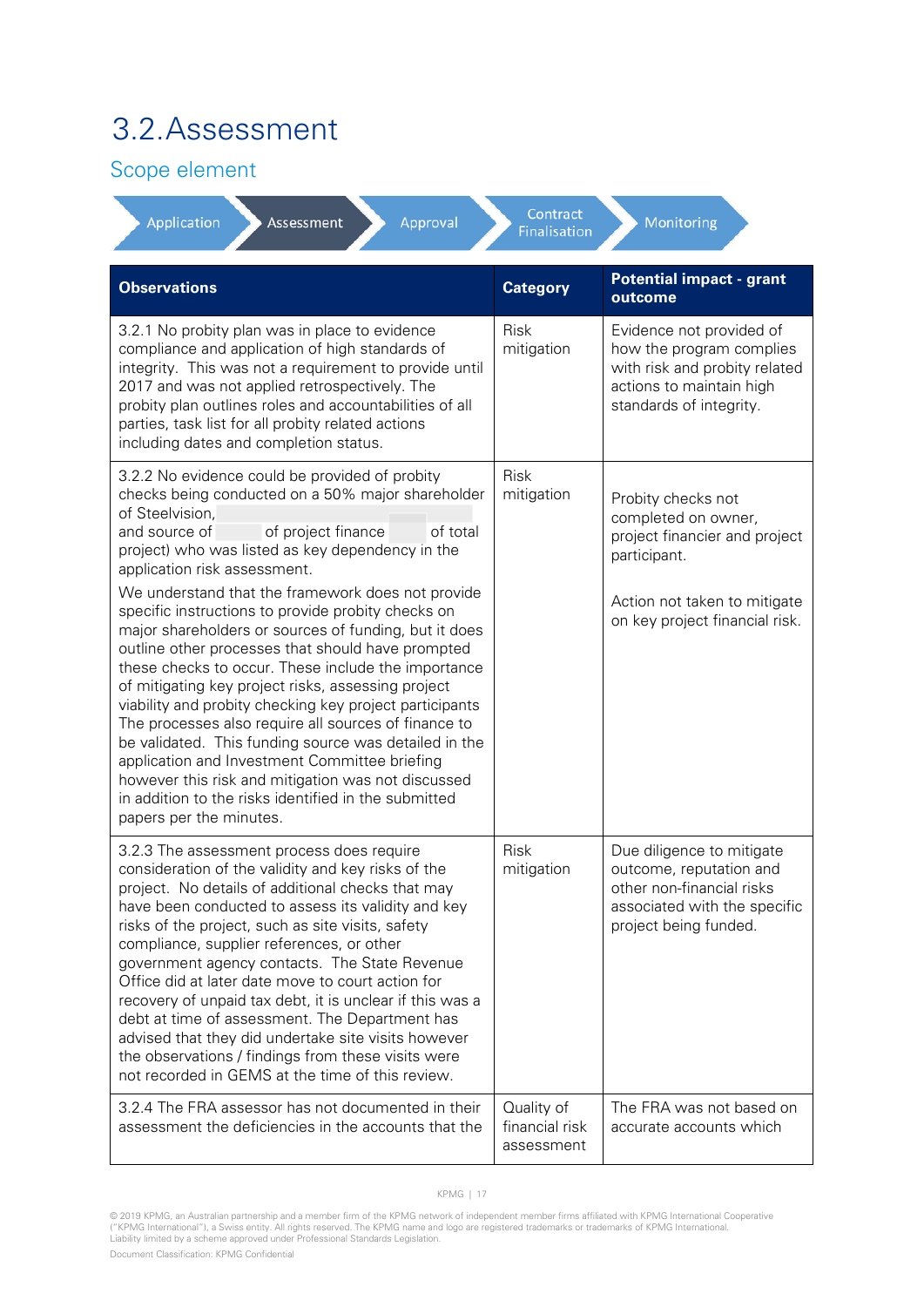| <b>Observations</b>                                                                                                                                                                                                                                                                                                                                                                                                  | <b>Category</b>                                 | <b>Potential impact - grant</b><br>outcome                                                                             |
|----------------------------------------------------------------------------------------------------------------------------------------------------------------------------------------------------------------------------------------------------------------------------------------------------------------------------------------------------------------------------------------------------------------------|-------------------------------------------------|------------------------------------------------------------------------------------------------------------------------|
| assessment has been based on. These deficiencies<br>include:                                                                                                                                                                                                                                                                                                                                                         |                                                 | may have impacted the<br>grant decision.                                                                               |
| Outdated reporting templates, with reference to<br>year 2000 compliance requirements                                                                                                                                                                                                                                                                                                                                 |                                                 |                                                                                                                        |
| No Director sign off on the audited accounts<br>٠<br>submitted                                                                                                                                                                                                                                                                                                                                                       |                                                 |                                                                                                                        |
| Employee numbers not completed in the notes<br>$\bullet$<br>(given the project is linked to employee number<br>outcomes this would be important information)                                                                                                                                                                                                                                                         |                                                 |                                                                                                                        |
| 2015 and 2016 accounts did not reconcile, the<br>$\bullet$<br>prior year numbers provide additional debt not<br>previously reported and provide worsening<br>liquidity position                                                                                                                                                                                                                                      |                                                 |                                                                                                                        |
| 2017 management accounts were not signed by<br>Directors, Accountant or Auditor                                                                                                                                                                                                                                                                                                                                      |                                                 |                                                                                                                        |
| Expense line item listed as TBA<br>٠                                                                                                                                                                                                                                                                                                                                                                                 |                                                 |                                                                                                                        |
| 3.2.5 The project is dependent on<br>funding for<br>the new factory purchase by the shareholder. There<br>is no verification or validation of the source of these<br>funds. No queries were raised in the FRA on the<br>factory valuation, project budgets increasing rent<br>expenses given the purchase of the factory to<br>consider the financial risks fully.                                                   | Quality of<br>assessment                        | Financial risks associated<br>with the project funding<br>and asset purchases were<br>not considered and<br>mitigated. |
| 3.2.6 No detailed project cashflow forecast or<br>operational profit and cashflow forecast were<br>provided to assess / evaluate the highlighted liquidity<br>risk. The FRA documented that risk rating was<br>based on expected improvement in the liquidity and<br>profitability situation. We were unable to ascertain<br>how management reached this conclusion, given<br>Steelvision was technically insolvent. | Quality of<br>assessment<br>Risk<br>mitigations | FRA conclusion on<br>improvement in liquidity<br>and profitability could not<br>be evidenced                           |

#### Recommendations for Grant Management framework

The following areas of the Grant Program Framework require detailed review and improvement:

- 1. System controls in GEMS are in progress of redesign to ensure mandatory documents are in place
- 2. Guidance on carrying out due diligence beyond financial to mitigate high risks to the project and Department related to the grants
- 3. Definition on probity checks required for all project participants where they have material contribution and/or shareholding
- 4. Procedures, templates and checklists to guide completeness of all documentation and briefings
- 5. Skills and competency applied to the FRA process
- 6. Quality assurance framework to be applied on FRA process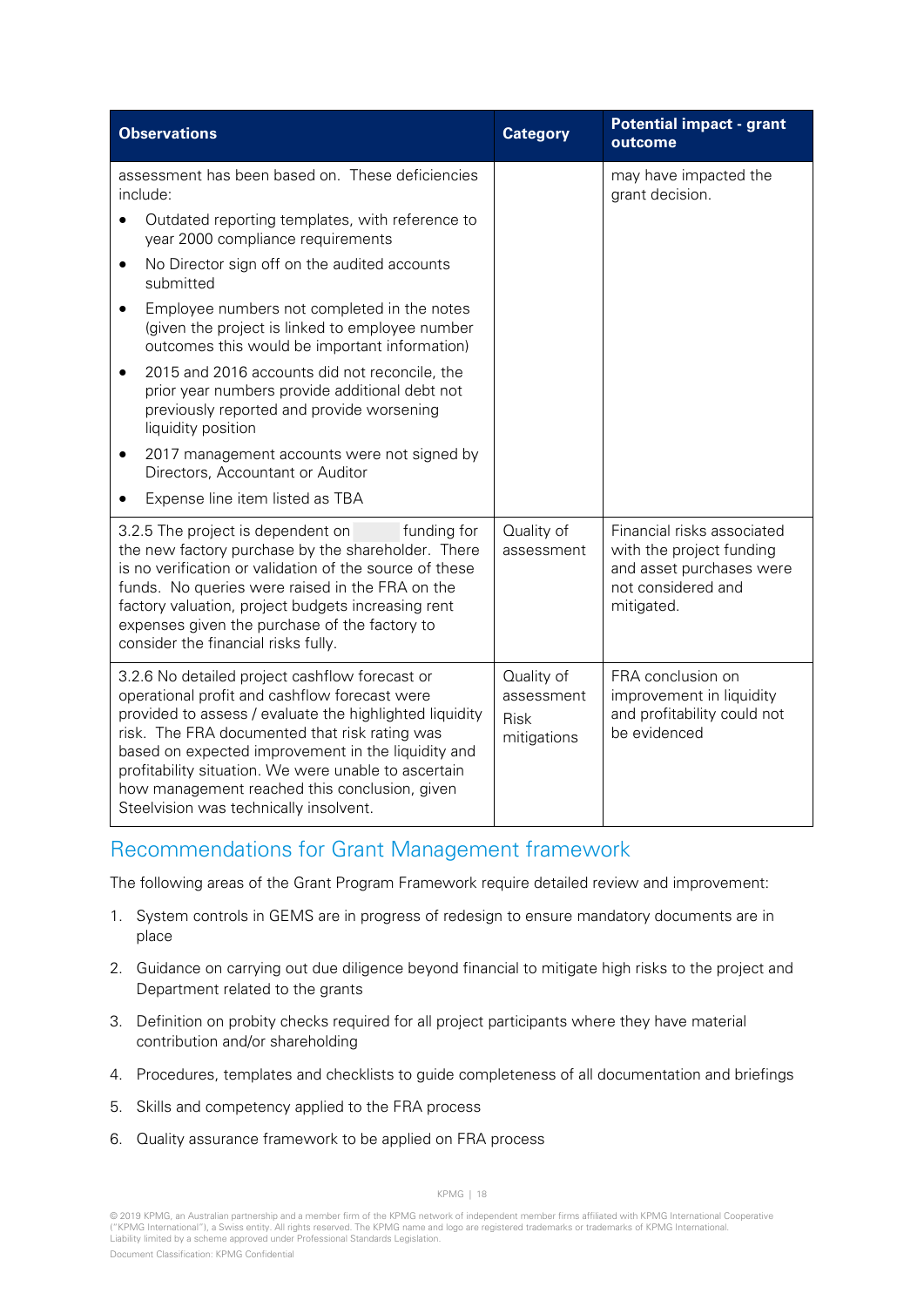- 7. FRA completed over all financial elements of the project including funding sources
- 8. Risk based approach that increases the due diligence steps undertaken for the FRA including validation of quality of accounts and other supporting documents
- 9. Framework to guide on financial risk mitigation activities for both experienced financial advisor and governance committee to implement

© 2019 KPMG, an Australian partnership and a member firm of the KPMG network of independent member firms affiliated with KPMG International Cooperative ("KPMG International"), a Swiss entity. All rights reserved. The KPMG name and logo are registered trademarks or trademarks of KPMG International.<br>Liability limited by a scheme approved under Professional Standards Legisla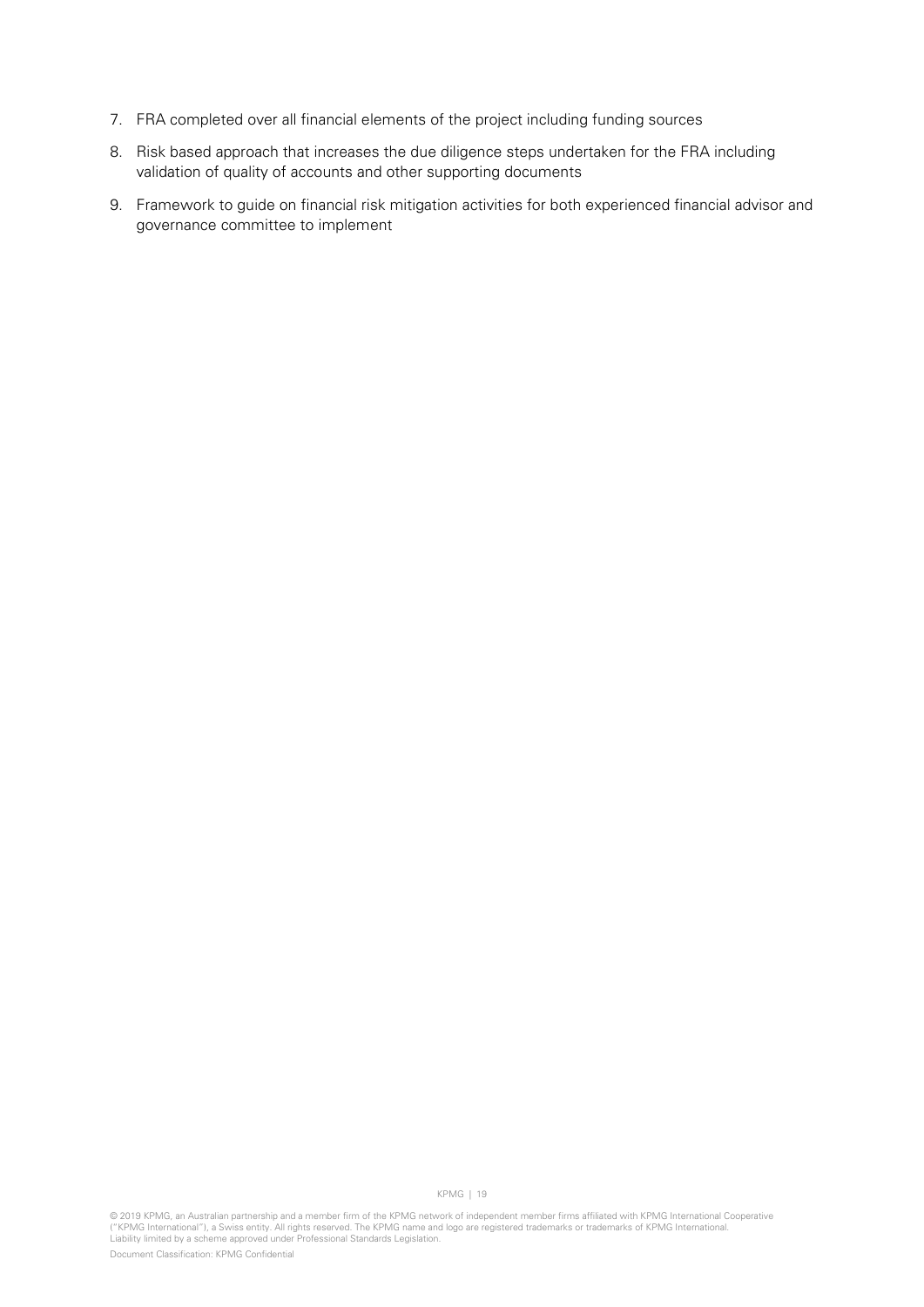# 3.3.Approval

#### Scope element

| Application<br>Approval<br>Assessment                                                                                                                                                                                                                                                                                                                                                                                                                                                                                                                                                                                           | Contract<br>Finalisation  | Monitoring                                                                                                                 |
|---------------------------------------------------------------------------------------------------------------------------------------------------------------------------------------------------------------------------------------------------------------------------------------------------------------------------------------------------------------------------------------------------------------------------------------------------------------------------------------------------------------------------------------------------------------------------------------------------------------------------------|---------------------------|----------------------------------------------------------------------------------------------------------------------------|
| <b>Observations</b>                                                                                                                                                                                                                                                                                                                                                                                                                                                                                                                                                                                                             | <b>Category</b>           | <b>Potential impact - grant</b><br>outcome                                                                                 |
| 3.3.1 The FRA was provided to the Investment<br>Committee which outlined the financial risks<br>however it provided a medium to high risk rating.<br>Investment Committee provided no mitigation<br>recommendations to address the key financial<br>risks related to liquidity, gearing, dependency on<br>bank overdraft facility, declining profit margins and<br>source of funding for the project as outlined in the<br>FRA and application.                                                                                                                                                                                 | Risk<br>Mitigation        | Key financial risks may not<br>be mitigated without<br>conditions and monitoring<br>forming part of the<br>agreement.      |
| 3.3.2 No ongoing monitoring process steps were<br>designed or recommended to mitigate the<br>financial and non-financial risks and provide a<br>framework to continuously monitor the grant<br>outcome.<br>The Department confirmed that the long form<br>grant agreement template does require annual<br>financial reporting but this is not present in the                                                                                                                                                                                                                                                                    | <b>Risk</b><br>Mitigation | Providing only a point in<br>time assessment may not<br>provide timely warning on<br>grant outcomes not being<br>achieved. |
| Steelvision contract.<br>The Department advises that their Strategic<br>Relation Managers are actively engaged in<br>monitoring project progress and oversee the<br>achievement of milestones as set out in the<br>activity schedule of the Funding Agreement.<br>These engagements may be through scheduled<br>site visits, formal face to face meetings and<br>teleconferencing. This monitoring is to be<br>recorded in GEMS as part of the client<br>engagement process. Evidence of these site visits<br>and communications were provided in media<br>release and manager document notes but were<br>not captured in GEMS. |                           |                                                                                                                            |

#### Recommendations for Grant Management framework

The following areas of the Grant Program Framework require detailed review and improvement:

- 1. Quality assurance process on implementation of Investment Committee recommendations and completion of key briefing documents
- 2. Review terms of reference and governance frameworks for robust oversight over all financial and non-financial risks throughout the grant lifecycle

<sup>© 2019</sup> KPMG, an Australian partnership and a member firm of the KPMG network of independent member firms affiliated with KPMG International Cooperative ("KPMG International"), a Swiss entity. All rights reserved. The KPMG name and logo are registered trademarks or trademarks of KPMG International.<br>Liability limited by a scheme approved under Professional Standards Legisla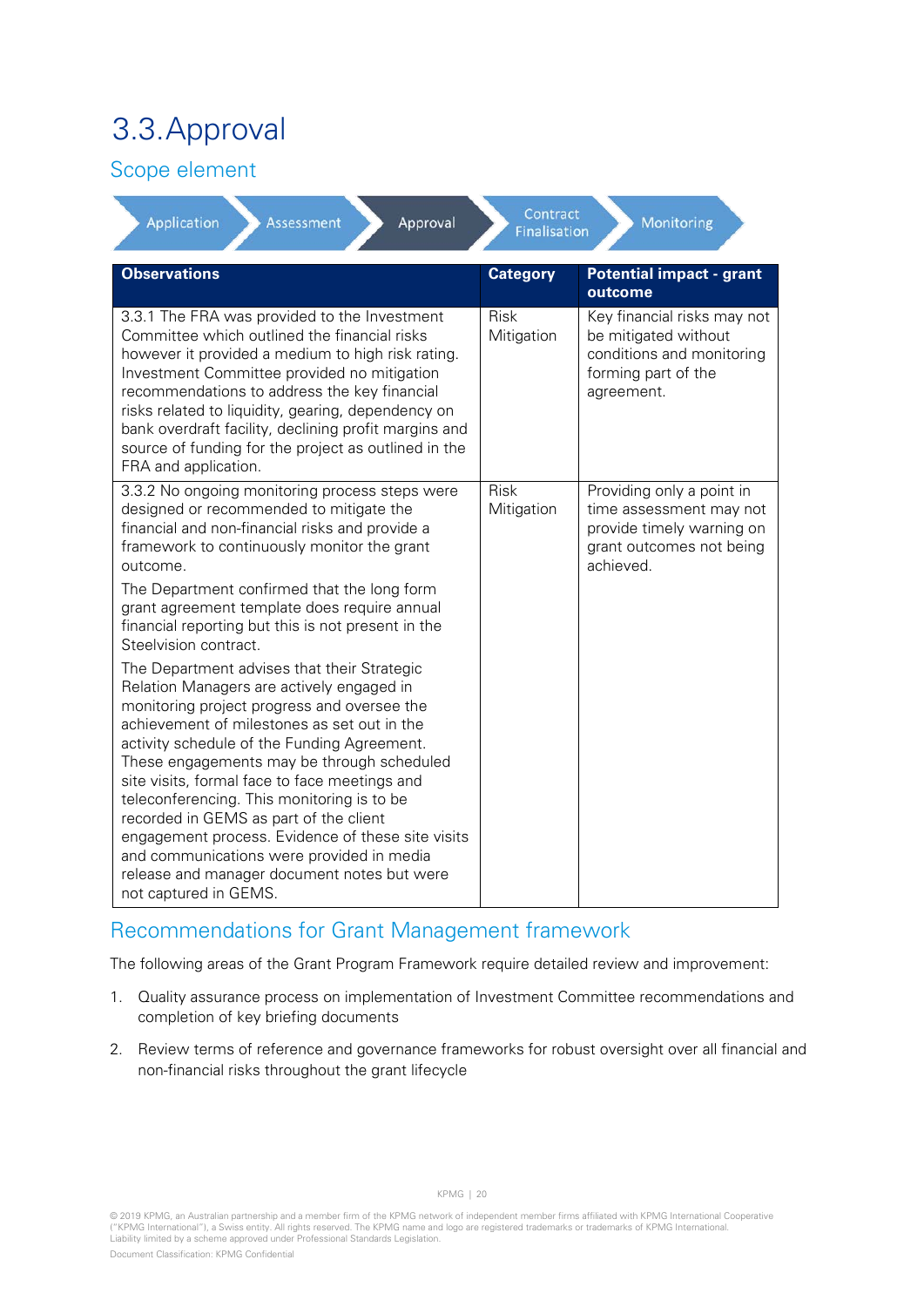### 3.4.Contract Finalisation

#### Scope element

| Contract<br>Application<br>Assessment<br>Monitoring<br>Approval<br>Finalisation                                                                                                                                                                                                                                                                                    |                           |                                                                                                                                                                                         |  |
|--------------------------------------------------------------------------------------------------------------------------------------------------------------------------------------------------------------------------------------------------------------------------------------------------------------------------------------------------------------------|---------------------------|-----------------------------------------------------------------------------------------------------------------------------------------------------------------------------------------|--|
| <b>Observations</b>                                                                                                                                                                                                                                                                                                                                                | <b>Category</b>           | <b>Potential impact - grant</b><br>outcome                                                                                                                                              |  |
| 3.4.1 The contract was dated 5 months after the<br>letter of offer. We were advised that Steelvision<br>proceeded with the project on 1 April 2018 based on<br>the Minister's Letter of Offer, while the Department<br>was drawing up the contract. The grant framework<br>does not mandate a timeframe or escalation process<br>for finalisation of the contract. | <b>Risk</b><br>Mitigation | Grant outcomes and<br>contractual terms may be<br>at risk if contracts are not<br>provided in timely manner<br>to specify all the milestone<br>and reporting requirements<br>to be met. |  |

#### Recommendations for Grant Management framework

The following areas of the Grant Program Framework require detailed review and improvement:

- 1. Risk based contract processes to bring specialist knowledge, risk mitigation clauses and quality assurance review
- 2. Review of the standard template to expand content, guidance and clauses with lessons learned from this case study
- 3. Quality assurance check that all reporting requirements of the contract have been met and risk assessed as to status and potential impact on grant outcome
- 4. Define approval processes required for legal review of changes to standard approved grant agreement documents including removing annexures
- 5. Monitoring framework such as automated system report that alerts to delay in production of key grant documentation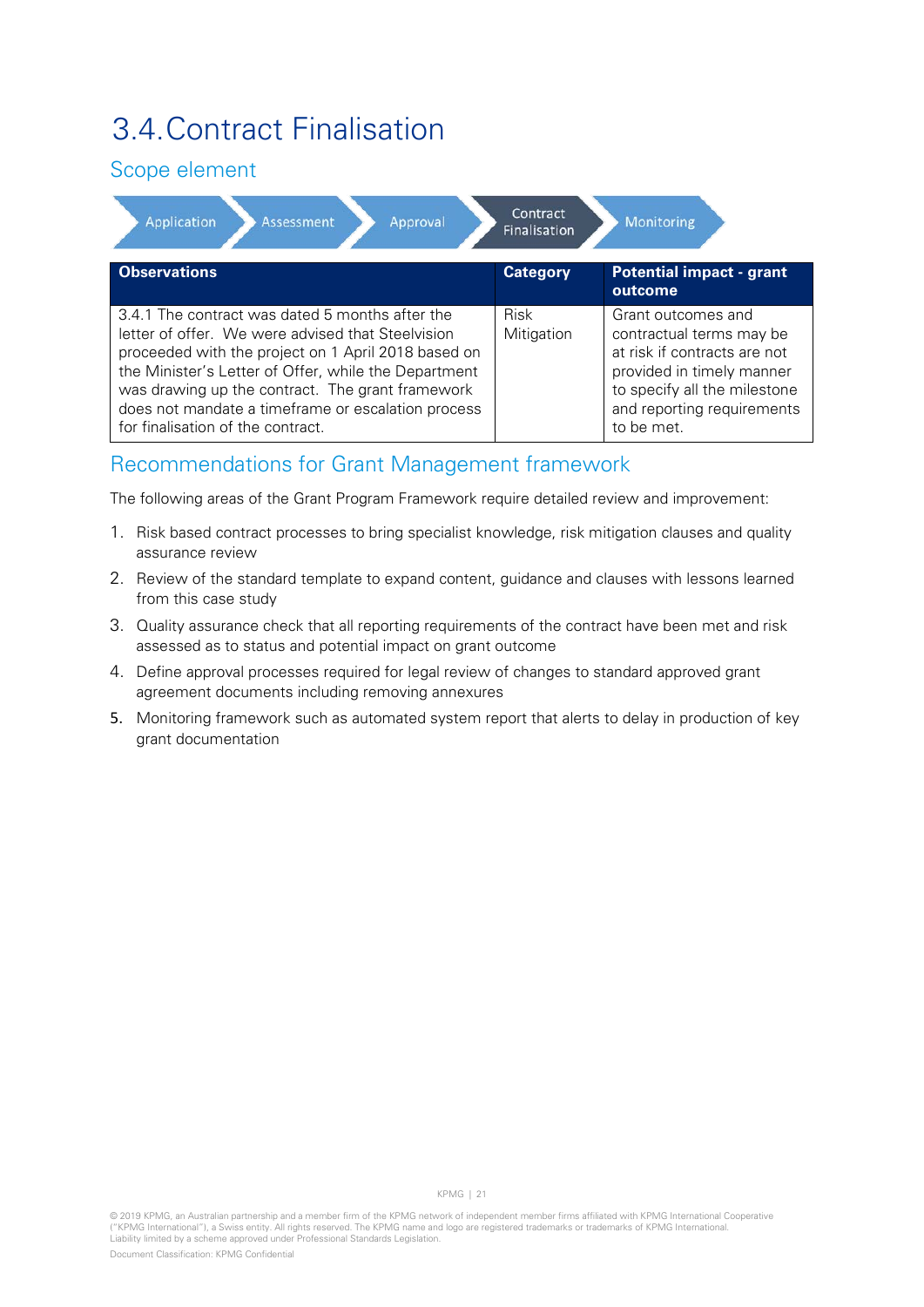# 3.5.Monitoring

#### Scope element

| Contract<br>Application<br><b>Assessment</b><br>Approval<br>Monitoring<br>Finalisation                                                                                |                 |                                                                                                                    |  |
|-----------------------------------------------------------------------------------------------------------------------------------------------------------------------|-----------------|--------------------------------------------------------------------------------------------------------------------|--|
| <b>Observations</b>                                                                                                                                                   | <b>Category</b> | <b>Potential impact - grant</b><br>outcome                                                                         |  |
| 3.5.1 The second commercial bureau assessment<br>showed escalating issues including:                                                                                  | Risk mitigation | It is not clear if additional<br>risk mitigation may have<br>occurred to assist if this<br>had been fully briefed. |  |
| Rating lowered to 3 which is close monitoring                                                                                                                         |                 |                                                                                                                    |  |
| 2 courts actions noted                                                                                                                                                |                 |                                                                                                                    |  |
| Change in accountant listed                                                                                                                                           |                 |                                                                                                                    |  |
| New Directorship lists<br>٠                                                                                                                                           |                 |                                                                                                                    |  |
| It is unclear what action was taken on this report<br>related to the grant. This was generated 4 months<br>prior to Steelvision entering voluntary<br>administration. |                 |                                                                                                                    |  |

#### Recommendations for Grant Management framework

The following areas of the Grant Program Framework require detailed review and improvement:

- 1. Design of risk based monitoring framework for the life of the grant that provide agile assurance on grant outcome delivery
- 2. Design of risk and issue escalation framework to guide reporting, monitoring and risk mitigation actions

© 2019 KPMG, an Australian partnership and a member firm of the KPMG network of independent member firms affiliated with KPMG International Cooperative ("KPMG International"), a Swiss entity. All rights reserved. The KPMG name and logo are registered trademarks or trademarks of KPMG International.<br>Liability limited by a scheme approved under Professional Standards Legisla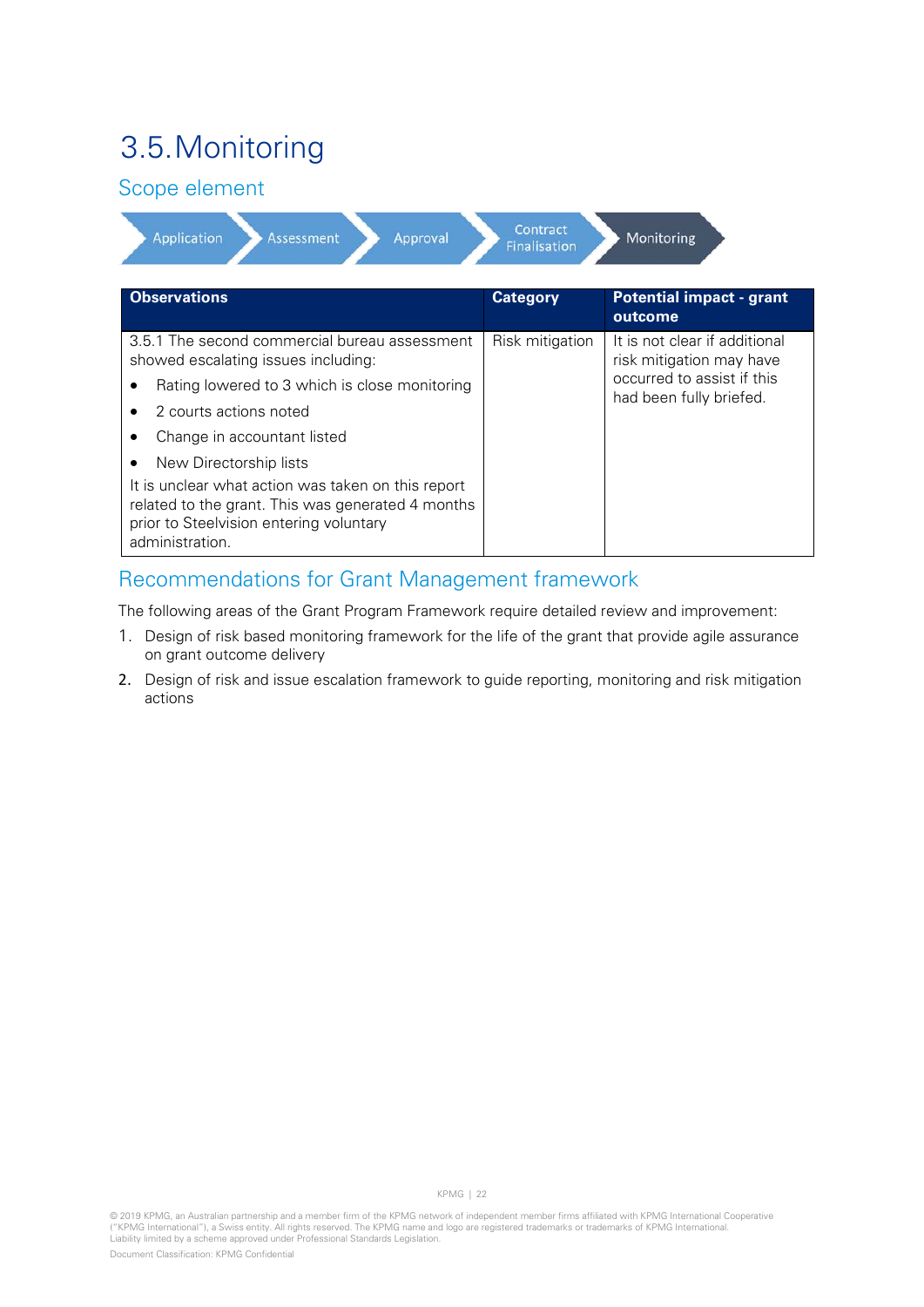# Appendix 1Project Scope

#### **Objective**

The key objective of this engagement was to identify whether the program administration of the Steelvision grant was compliant with DJPR standards and the resultant procedures were consistent with the Grant Program Framework. This objective was achieved through the analysis:

- Detailed consideration of the deployment of program administration practices and procedures undertaken for the Steelvision grant across the grant-life-cycle;
- Understanding of the LVEFF grant processes applied and analysis of the underlying cause for the outcomes not being achieved;
- Walk through of the key elements of the grant program framework to identify alignment and gaps with best and current practice (as defined by existing departmental standards); and
- We have considered the Steelvision LVEFF grant and the grant program framework in place from the initial grant assessment period late 2017 until the organisation went into administration in January 2019.

#### Scope

Based on the objective outlined above, the engagement reviewed the process undertaken for the Latrobe Valley Economic Facilitation Fund (LVEFF) Grant awarded to Steelvision against the Department's standard grant practices.

In undertaking the project the relevant LVEFF program artefacts and documented grant administration standards of the Department were used to assess whether the following steps of the grant-life-cycle were undertaken in a compliant manner:

- 1. Did the application meet the eligibility criteria requirements as stated in the program guidelines?
- 2. Did the submitted application include the required documentation for a project assessment to be undertaken?
- 3. Was the assessment undertaken in line with the program's assessment framework?
- 4. Was a financial risk assessment undertaken?
- 5. Was the information contained within the financial risk assessment provided to the relevant assessment committee to inform their decision?
- 6. Was a probity check performed on the applicant, and if adverse findings were identified in the probity check how was this information triaged or used to inform the assessment, approval or contract process?
- 7. Was the project approval process undertaken in line with the program's approval process?
- 8. Did the governance committee provide any recommendation in the construct of the contract to mitigate any flagged issue in the assessment / financial risk assessment?
- 9. Was the payment of the claim process undertaken in accordance to the department standard?
- 10. If inconsistencies are identified in items 1-9, provide suggested amendments to the program administration process that relate specifically to this grant and identified issues.

<sup>© 2019</sup> KPMG, an Australian partnership and a member firm of the KPMG network of independent member firms affiliated with KPMG International Cooperative ("KPMG International"), a Swiss entity. All rights reserved. The KPMG name and logo are registered trademarks or trademarks of KPMG International.<br>Liability limited by a scheme approved under Professional Standards Legisla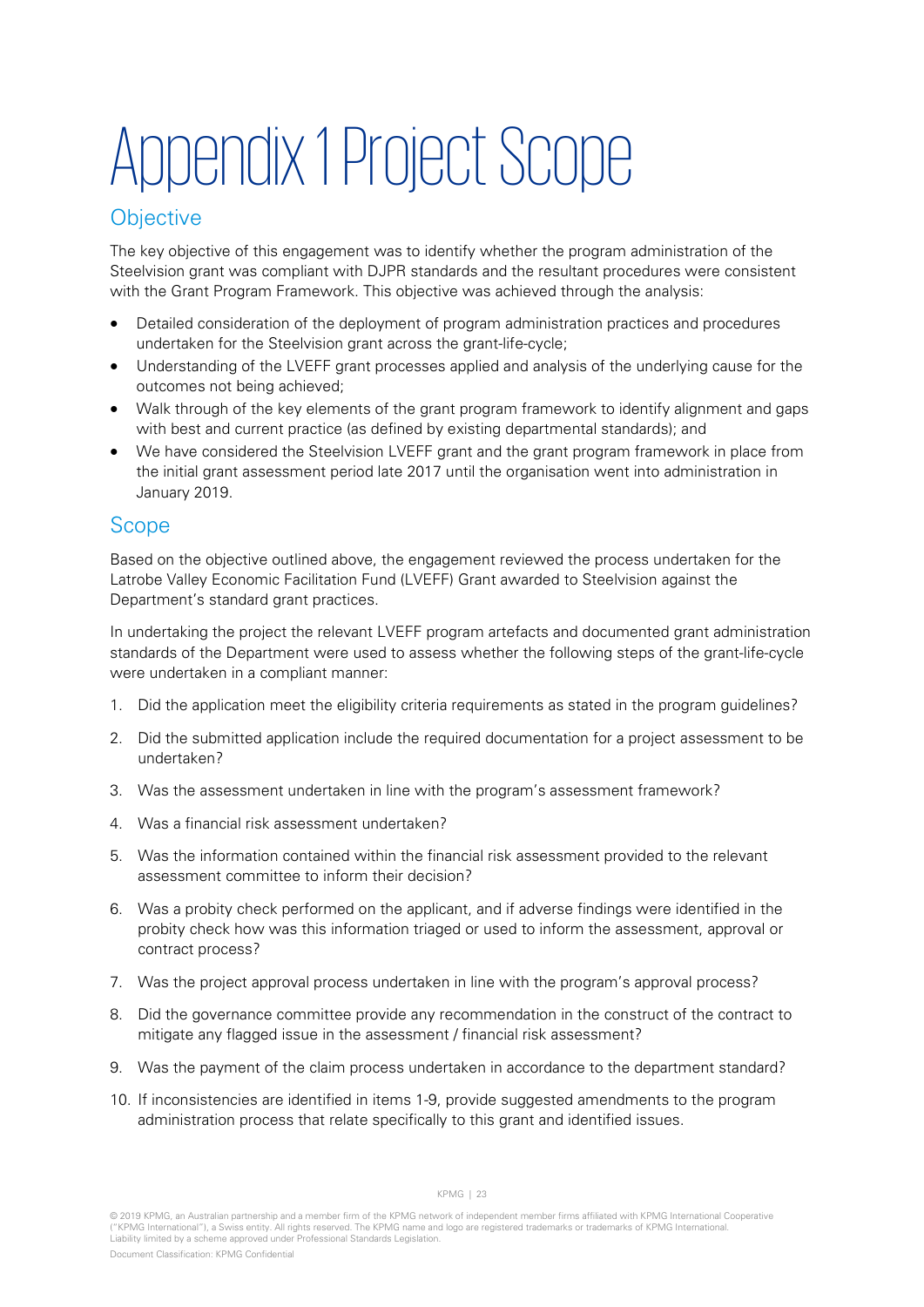# Approach

This project was performed using the approach outlined below:

#### Scoping and Planning

- Performed an entry meeting with the project sponsor to confirm scope, timing and key stakeholders for the project.
- Reviewed relevant DJPR policy, procedural guideline, risk assessment and internal report documents related to the LVEFF grant to Steelvision and the LVEFF.

#### Fieldwork

- Obtained an understanding of the existing program administration practices and controls of the LVEFF and the key elements of the DJPR's Grant Program Framework.
- Reviewed the practices and procedures applied to administration of the LVEFF awarded to Steelvision as outlined in the Scope (points 1-10).
- Provided regular updates to relevant stakeholders regarding any emerging key observations
- Conducted a closing meeting with relevant key stakeholders and project sponsor(s) to agree observations and improvements.

#### Reporting

- Provided a report on the program administration practices and procedures that were undertaken across the grant-life-cycle for LVEFF grant awarded to Steelvision.
- If in the instance that inconsistencies were uncovered as to the administration of this specific grant to departmental standards, the draft report to include the points of departures and recommendations to mitigate reoccurrence in future program design and delivery.
- The final report (including agreed management actions) is being issued to relevant key stakeholders and project sponsor(s) for appropriate approval and sign-off.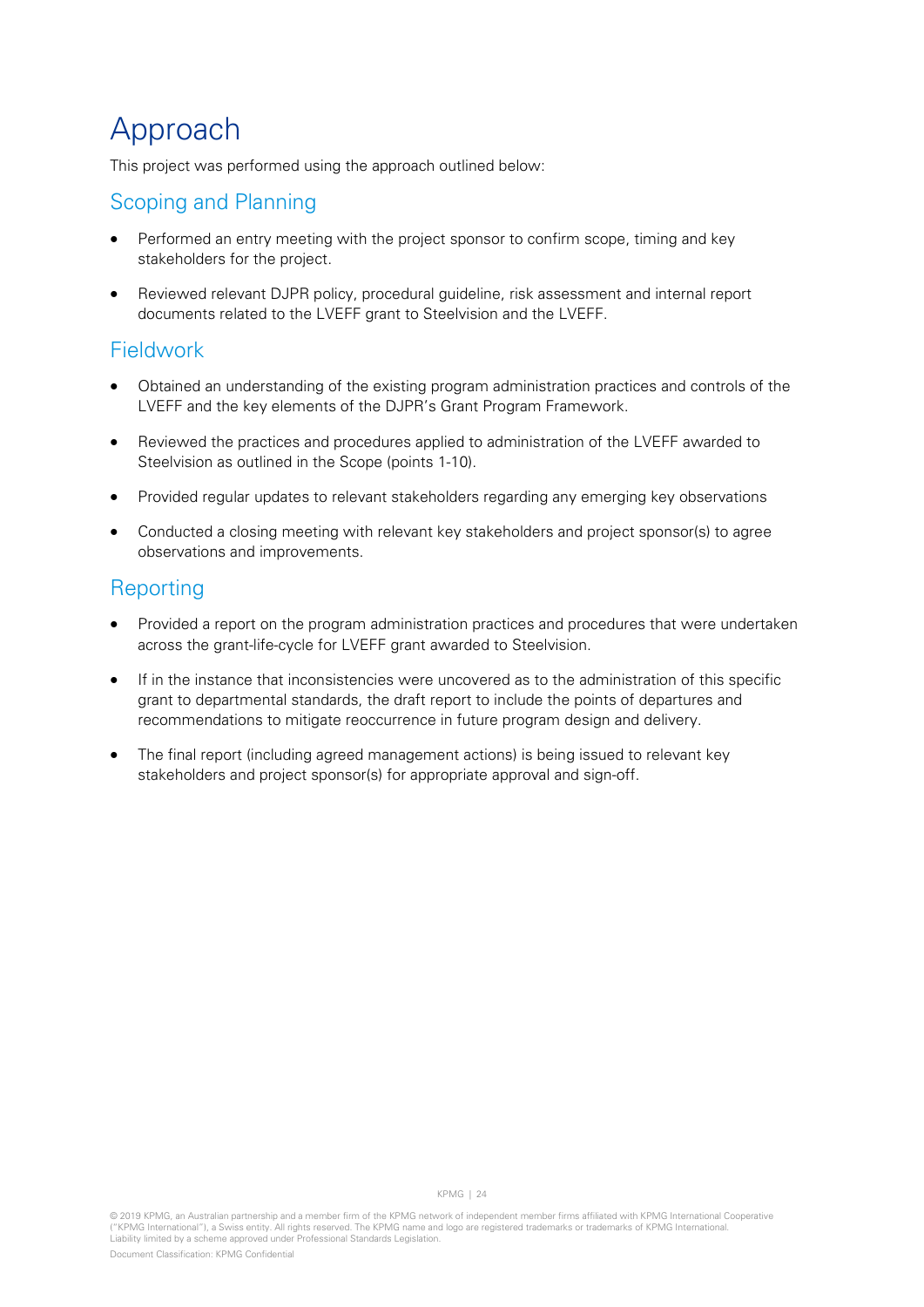# Appendix 2–Classification of **Findings**

The following rating table definition has been classified based on the likely impact given the issue and control gap of the finding on the **grant achieving its defined outcomes**.



© 2019 KPMG, an Australian partnership and a member firm of the KPMG network of independent member firms affiliated with KPMG International Cooperative ("KPMG International"), a Swiss entity. All rights reserved. The KPMG name and logo are registered trademarks or trademarks of KPMG International.<br>Liability limited by a scheme approved under Professional Standards Legisla